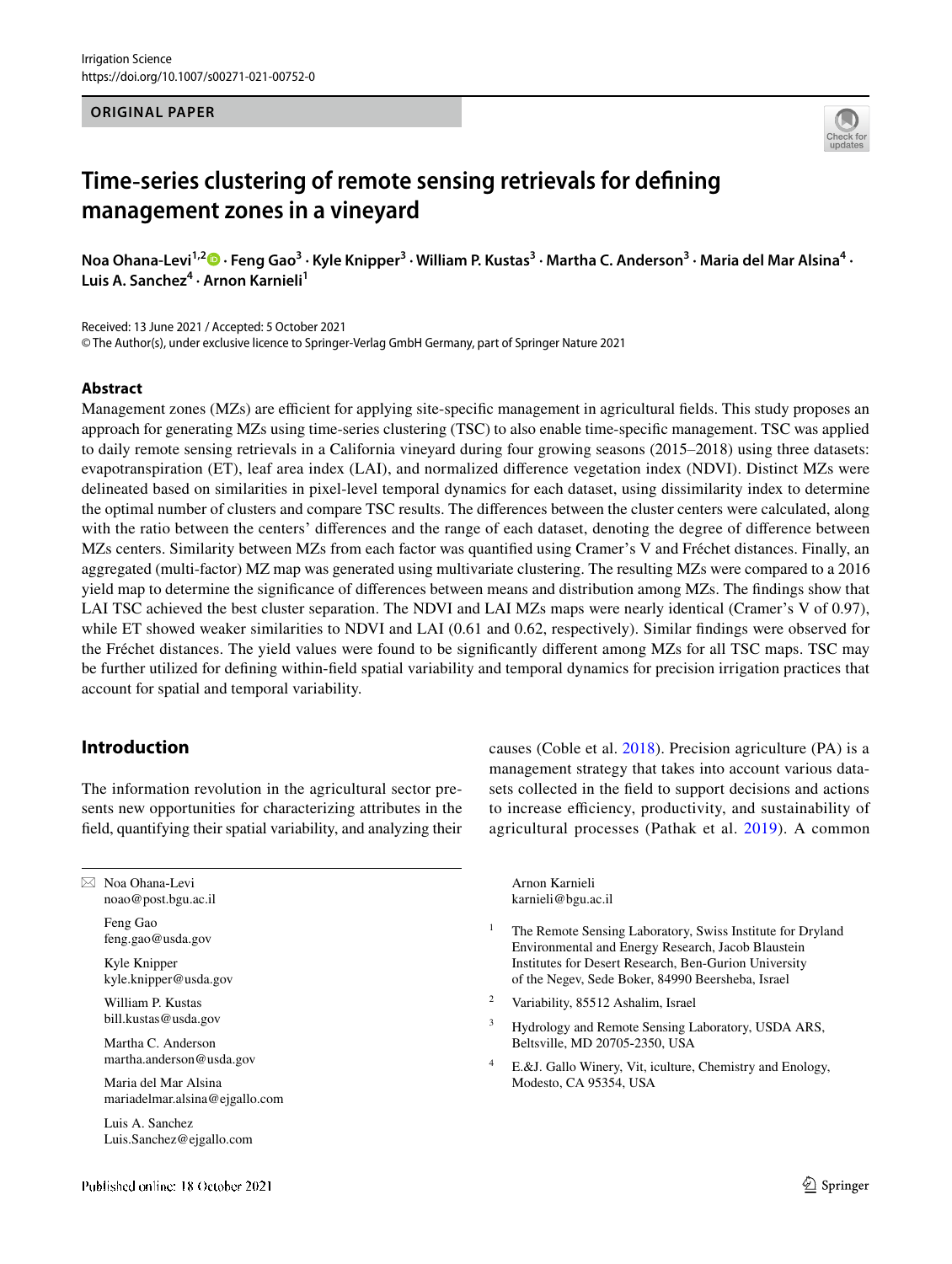management technique for applying PA is based on partitioning agricultural felds into homogeneous sub-units, termed management zones (MZs). MZs are defned according to spatially varying properties in the feld (Córdoba et al. [2016;](#page-12-1) Ohana-Levi et al. [2021](#page-13-1)) and enable various sitespecifc management (SSM) applications, such as irrigation (Haghverdi et al. [2015](#page-12-2); Ohana-Levi et al. [2019a\)](#page-13-2), fertilization (Nawar et al. [2017](#page-13-3); Peralta et al. [2015](#page-13-4)), and pest-control (Park et al. [2007\)](#page-13-5). The minimum size of MZs is proportional to the ability of the grower to diferentially manage sub-units within the feld (Albornoz et al. [2018](#page-11-0); Zhang et al. [2002\)](#page-14-0).

The datasets most used for MZ delineation include spatially varying static attributes such as terrain, soil, and plant characteristics from one or more data layers. The resulting MZs are expected to be simple, stable over the years, and feasible for diferential management practices (Nawar et al. [2017\)](#page-13-3). In recent years, however, there has been an increasing focus on temporally varying MZs, suggesting that diferent timeframes within the growing season are characterized by dynamic spatial patterns throughout the feld (Knipper et al. [2019a](#page-12-3),[b;](#page-12-4) McBratney et al. [2005](#page-13-6)). O'Shaughnessy et al. [\(2015](#page-13-7)) successfully implemented a plant feedback system that relies on a wireless sensor network of infrared thermometers (IRTs). They used this system to develop dynamic prescription maps to accomplish adaptive irrigation scheduling for cotton in a center-pivot feld during two growing seasons. Fontanet et al. ([2020](#page-12-5)) used time series of remotely sensed vegetation index along with soil moisture sensor measurements and root zone simulation forecasts to generate dynamic MZs designed for variable rate irrigation scheduling throughout the growing season in a maize feld. These studies promote dynamic management in the feld and do not consider the spatial characteristics of the wholeseasonal temporal variation. However, the dynamic properties within the feld, which are becoming commonly available at high temporal scales (less than a week) via satellite imagery, may be used to generate static MZs (Ohana-Levi et al. [2020a](#page-13-1)[,b](#page-13-8),[c](#page-13-9),[d](#page-13-10)). This approach provides information on both the temporal and spatial characteristics in a feld, which may be utilized for SSM applications as well as time-specifc management (TSM).

Temporal datasets generated through remotely sensed imagery are suited for quantifying plant conditions within the feld through space and time. Some satellite-derived datasets may be easily acquired at high temporal and spatial resolutions, providing a suitable platform for time-series analysis. Earth observation retrievals are commonly used for representing diferent aspects of grapevine conditions at the vineyard scale, such as evapotranspiration (ET; Knipper et al. [2019b](#page-12-4)), leaf area index (LAI; White et al. [2018](#page-14-1)), and normalized diference vegetation index (NDVI; Sun et al. [2017](#page-14-2)). All three variables are widely used in agricultural practices and enable partitioning of the feld into diferent groups suitable for SSM. Specifcally in vineyards, these variables are related to yield spatial variability (Arab et al. [2021](#page-11-1); Noa Ohana-Levi et al. [2019a](#page-13-2)) and distribution across the feld, which may assist in optimization of yield amounts through smart management of the feld. ET is the process in which water stored in the soil or vegetation is transferred to the atmosphere as vapor through plant transpiration and direct evaporation (Maes and Steppe [2012](#page-13-11)). ET is an essential measure for determining water stress and water conditions of crops for irrigation purposes and has been successfully quantifed using thermal imagery for agricultural practices in vineyards at the feld scale (Knipper et al. [2019a,](#page-12-3)[b](#page-12-4); Semmens et al. [2016;](#page-13-12) Xia et al. [2016](#page-14-3)). ET was found to be provide valuable information for yield estimation (Sun et al. [2017](#page-14-2)) and an understanding of the relations between vineyard water stress and yield (Knipper et al. [2019a\)](#page-12-3). LAI is the ratio of the area of foliage to the ground surface area with respect to the direction of radiation (Monteith and Unsworth [2013](#page-13-13); Watson [1947](#page-14-4)) and, at vineyard level, it is used to assess the spatial variability of canopy growth and density within the feld, and has been used to estimate grapevine health in vineyards (Mathews and Jensen [2013](#page-13-14)), pruning weight (Johnson et al. [2003\)](#page-12-6), and grape yield (Sun et al. [2017\)](#page-14-2). NDVI is derived using the red and near-infrared spectral bands and is associated with the levels of photosynthetically active radiation absorbed by the canopy (Tucker [1979\)](#page-14-5). NDVI has been widely applied in studies performed over vineyards and was shown to be spatially associated with the grapevine development through time (Kazmierski et al. [2011\)](#page-12-7), water stress (Acevedo-Opazo et al. [2008](#page-11-2); Ohana-Levi et al. [2019a](#page-13-2)), yield (Cunha et al. [2010;](#page-12-8) Sun et al. [2017](#page-14-2)), bud diferentiation (Cunha et al. [2010](#page-12-8)), and additional characteristics in the vineyard.

LAI and NDVI have been shown to be strongly related in vineyards (Johnson et al. [2003](#page-12-6)) and refect similar spatial and temporal patterns (Hall et al. [2008](#page-12-9); Sun et al. [2017](#page-14-2)). ET was found to be afected by LAI throughout the growing season (Netzer et al. [2009;](#page-13-15) Ohana-Levi et al. [2020a](#page-13-1),[b](#page-13-8)[,c](#page-13-9)[,d;](#page-13-10) Vanino et al. [2015](#page-14-6)). Strong relations were also determined between NDVI and ET-related measures, such as the crop coefficient (Campos et al. [2010;](#page-12-10) Er-Raki et al. [2013\)](#page-12-11). In many studies, soil properties such as water content and type were found to indirectly affect ET (Azevedo et al. [2008](#page-12-12); Ohana-Levi et al. [2020a](#page-13-1)), LAI (Azevedo et al. [2008\)](#page-12-12), and NDVI (Martínez-Casasnovas et al. [2010\)](#page-13-16). Therefore, the spatial variability of these measures might be expected to be somewhat similar throughout the vineyard.

Multitemporal datasets composed of multiple images provide sets of time series. The latent spatial variability of the image time series can be extracted for a specifc area during a specifc timeframe. This process can be performed using various approaches for analyzing the temporal dynamics for each pixel in the image. Recent studies used multiple images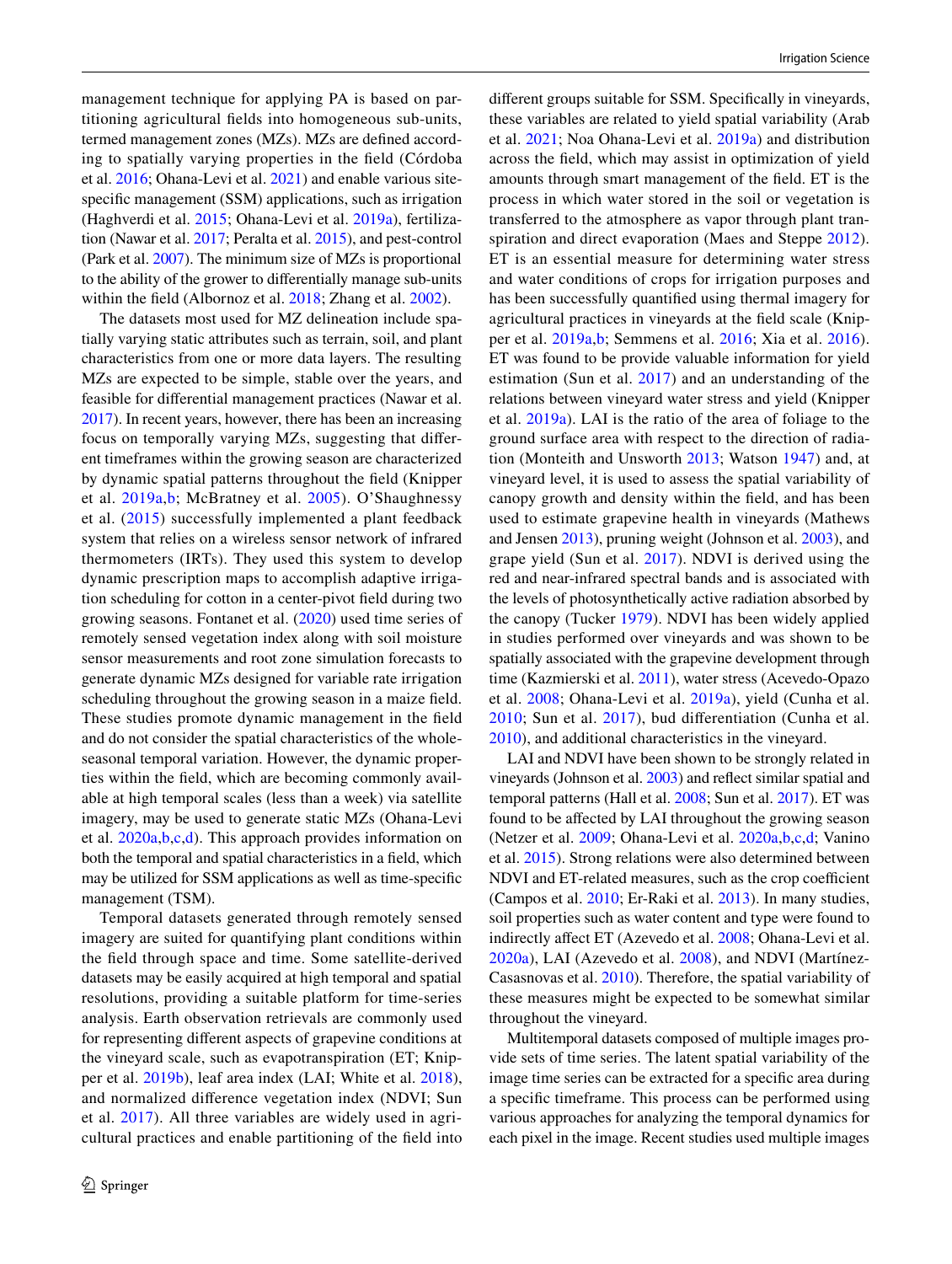to extract the long-term trend of each pixel, using methods such as Mann-Kendell test for monotonic trend (Kumar et al. [2017;](#page-12-13) Ohana-Levi et al. [2019b](#page-13-17)), the Cox-Stuart test (Militino et al. [2020\)](#page-13-18), or the modifed Seasonal Kendall test for cyclic datasets (de Jong et al. [2011\)](#page-12-14). Alternatively, time-series vectors, one for each pixel, may be compared throughout the spatial domain by clustering the pixels into homogeneous groups according to the similarities of their temporal dynamics (Aghabozorgi et al. [2015](#page-11-3)). This time-series clustering (TSC) strategy is commonly applied with remote sensing data for land-cover mapping (Gómez et al. [2016;](#page-12-15) Petitjean et al. [2012;](#page-13-19) Zhang et al. [2017,](#page-14-7) [2014\)](#page-14-8). TSC has also been applied for other cases; for example, Liu et al. ([2018\)](#page-13-20) applied three techniques of TSC to land surface temperature (LST) time-series products derived from MODerate-resolution Imaging Spectroradiometer (MODIS) satellite images. Xu et al. ([2018](#page-14-9)) used k-means over a time series of Synthetic Aperture Radar (SAR) imagery derived from Sentinel 1 to generate temporal models of crops to classify crop categories in Wuqing District, Tianjin city, China. Several studies used time series of NDVI images to apply TSC (Romani et al. [2011;](#page-13-21) Viovy [2000\)](#page-14-10). However, TSC has rarely been used to quantify spatial variability in agricultural felds (Ohana-Levi et al. [2020a](#page-13-1); Romani et al. [2011\)](#page-13-21).

This research is part of the Grape Remote-Sensing Atmospheric Profle and Evapotranspiration eXperiment (GRAPEX) (Kustas et al. [2018\)](#page-12-16) conducted by the Agricultural Research Service of the United States Department of Agriculture (USDA—ARS) and E&J Gallo Winery. The goal is to apply TSC over several datasets of daily time series of images to generate MZs at the feld scale, which has been rarely achieved, to the best of our knowledge. Ohana-Levi et al. [\(2020a](#page-13-1)[,b](#page-13-8),[c](#page-13-9),[d\)](#page-13-10) applied TSC to partition a vineyard into MZs using diferent time components based on remote sensing retrievals of ET and relating the resulting MZs to environmental characteristics in the feld including soil type, lithology, elevation, slope, aspect, and topographic wetness index. This current study extends the use of TSC based on remotely sensed imagery to other earth observation retrievals such as LAI and NDVI, which are accessible in high spatial and temporal resolutions.

In recent years, there has been a growing focus on SSM in agricultural felds using various techniques such as MZs, mostly relying on the spatial variation of soil and crops (Khosla et al. [2010\)](#page-12-17). In this present work, we propose a framework to enable defning MZs using time series based on satellite retrievals of crop characteristics, in this case, ET, LAI, and NDVI. This way, the resulting MZs not only provide the spatial pattern within the feld but also display the temporal dynamics typical of each MZ, as well as the underlying temporal diferences between the MZs. This allows us to understand the extent of variation in crop conditions through time in the feld, within each MZ, and between MZs,

and may be used for better assessment of typical plant conditions during the various phenological growth stages. The suggested framework may assist in SSM and TSM based on the monitoring of plant conditions throughout multiple seasons. The overarching goal was to generate feld MZs using diferent sets of time-series data based on remote sensing imagery. The specifc objectives included: (1) generating MZs using TSC based on ET, LAI and NDVI time-series at a daily scale; (2) comparing the TSC performance among the three sets of time series; (3) defning MZs in the vineyard using multivariate clustering of the ET, LAI, and NDVI time series; and (4) relating the distributions of the MZs of each dataset with spatial variability in grape yield. Defning the relationships between the MZs and grape yield may assist in developing strategies for optimizing yield based on vegetative and water constraints.

# **Methodology**

## <span id="page-2-0"></span>**Study area**

The study was conducted in a 'Pinot noir' vineyard located near Lodi, in the Central Valley of California (Fig. [1\)](#page-3-0), characterized by a Mediterranean climate. This is a 35 ha drip irrigated vineyard planted in 2009. The vines are trained in a split canopy, and the row orientation is east–west, with a spacing of 1.5 m between vines and 3.3 m between rows. The phenological cycle of the vineyard typically includes budbreak in mid-late March and harvest in late August. The vineyard area contains locations that were not planted with vines, including two vernal pools and a vineyard management complex. These locations were masked out of the research area. Additionally, pixels at the vineyard borders were removed to avoid mixed-pixel effects and the impact of border vines that are infuenced by external sources (Murolo et al. [2014](#page-13-22)).

#### **Data collection**—**ET, LAI, and NDVI images**

Three time-series datasets were generated based on satellite imagery, combining data from multiple sensors using data fusion. Each dataset included images of specifc measures, namely ET, LAI, and NDVI. All three time series were collected during four consecutive growing seasons during 2015–2018. Each growing season was defined between March 1 until October 31, with a total of 245 days per season (example of such time series for a specifc pixel is illustrated in Fig. [2](#page-3-1)) to capture the full growth cycle of the grapevines and photosynthetic activity, accumulating to a total of 980 images for each dataset. The three time-series datasets are further described.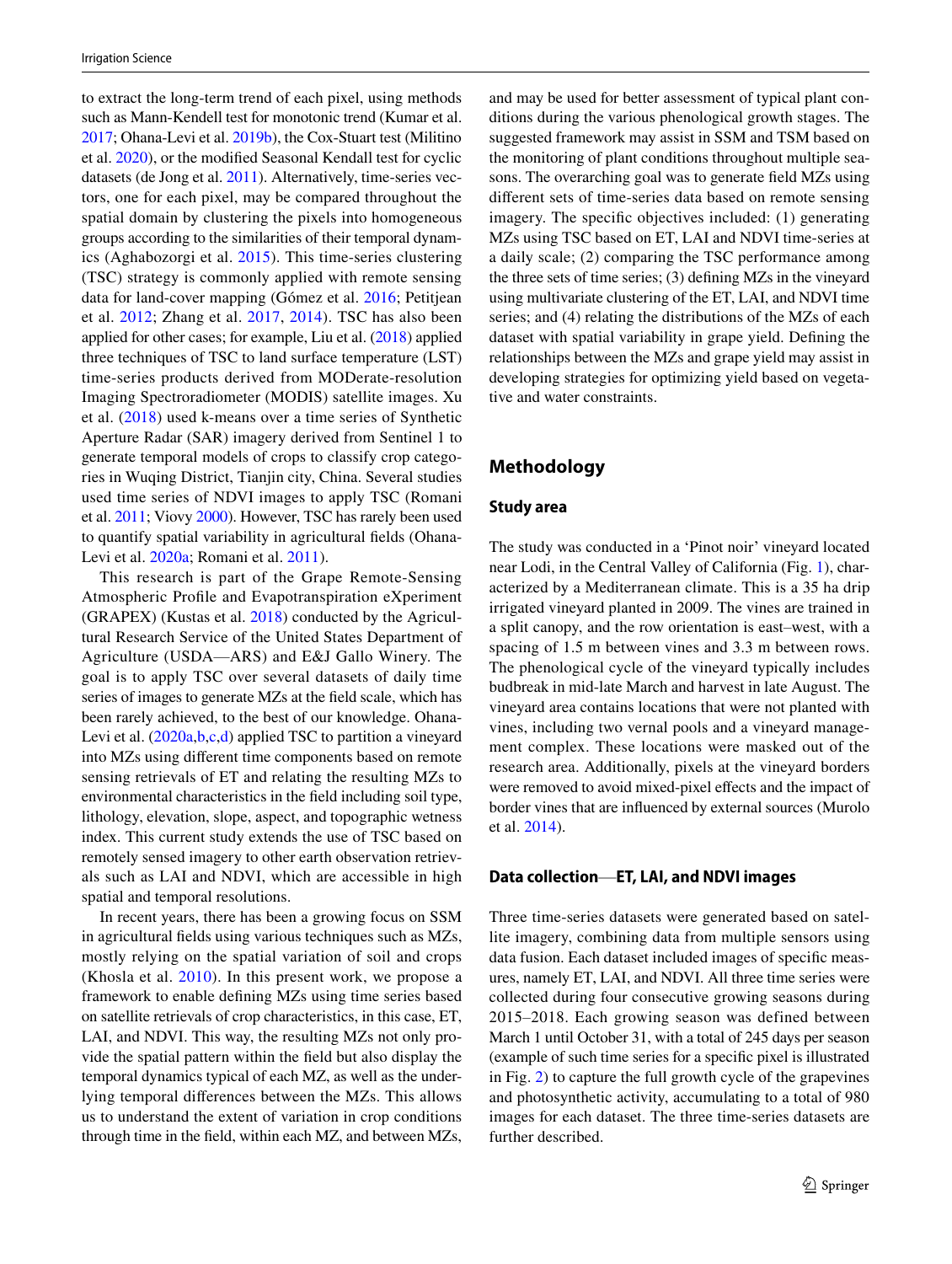<span id="page-3-0"></span>



<span id="page-3-1"></span>



# **ET image series**

In this study, the Atmosphere-Land Exchange Inverse (ALEXI) model (Anderson et al. [2007](#page-11-4)) and the associated fux disaggregation technique (DisALEXI) (Norman et al. [2003](#page-13-23)) were used along with the Spatial and Temporal Adaptive Refectance Fusion Model (STARFM) (Gao et al. [2006](#page-12-18)) to blend ET timeseries from Landsat and MODIS. ALEXI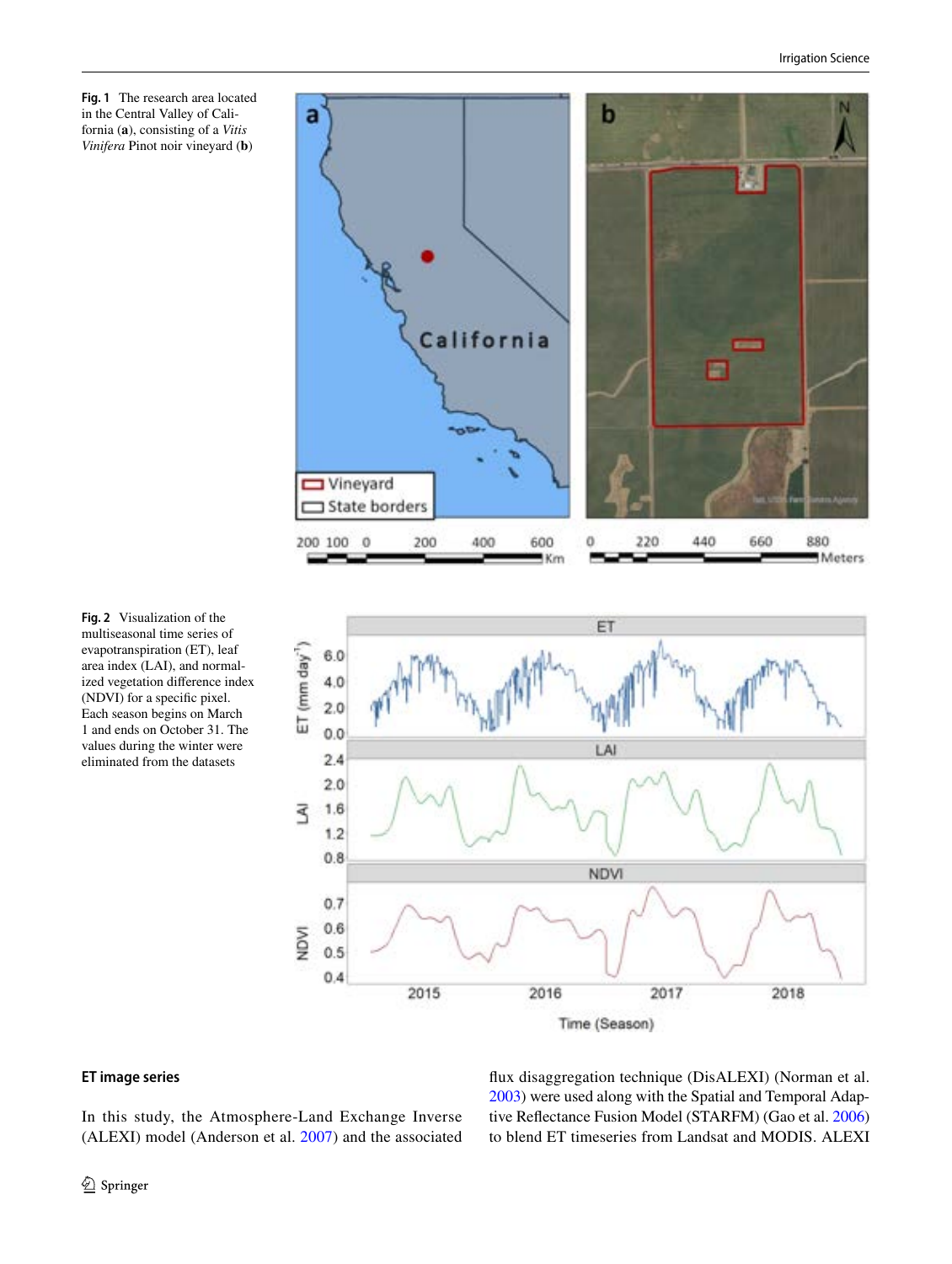relates the temporal dynamics of morning LST, derived from geostationary satellites, to atmospheric boundary growth afected by surface moisture availability and heat fux to estimate daily 4 km ET fuxes. These images are too coarse for feld-scale applications and were, therefore, spatially downscaled (DisALEXI) using higher resolution LST data based on thermal infrared (TIR) imagery from MODIS (1 km) and Landsat (30 m). STARFM was then used to combine Landsat and MODIS ET images and produce daily 30 m ET maps. Detailed descriptions of the ET modeling process may be found in Cammalleri et al. ([2014](#page-12-19)) and Anderson et al. [\(2018](#page-11-5)). Previous studies presented good agreement between ET derived by ALEXI/DisALEXI and measurements from eddy covariance fux tower (Knipper et al. [2020;](#page-12-20) Knipper et al. [2019a,](#page-12-3)[b](#page-12-4); Semmens et al. [2016](#page-13-12)). Applications over the current vineyard near Lodi were presented by Semmens et al. [\(2016\)](#page-13-12), and Knipper et al. ([2019a](#page-12-3),[b](#page-12-4), [2020](#page-12-20)).

#### **LAI image series**

Daily 30 m LAI time series from 2015 to 2018 were generated using the Harmonized Landsat and Sentinel-2 (HLS) surface reflectance (SR) (Claverie et al. [2018](#page-12-21)) through two steps. In the frst step, LAI images at HLS acquisition dates were produced using regression trees trained from the highquality MODIS LAI retrievals and feld LAI measurements. The reference-based regression tree approach was developed to make a MODIS-consistent LAI product at 30 m resolution (Gao et al. [2012](#page-12-22)) and has been assessed over California vineyards using Landsat imagery (Sun et al. [2017](#page-14-2)). In the current project, homogeneous and high-quality LAI retrievals from MODIS LAI products (MCD15A3H, 4 day, 500 m) were extracted from 2014 to 2019. The corresponding HLS surface refectance values for the sampled MODIS pixels were averaged to 500 m resolution to create 500 m LAI-SR records. LAI field measurements  $(n=260)$  from three GRAPEX sites [Sierra Loma (Lodi), Ripperdan, and Barrelli] (White et al. [2018\)](#page-14-1) from 2013 to 2019 were paired with 30 m HLS SRs extracted from the measurement locations to generate 30 m LAI-SR records. Two types of LAI-SR records were combined using the weighting strategy similar to Gao et al. [\(2014\)](#page-12-23). The regression trees were then built using the combined 500 m and 30 m records. The trained regression trees were applied to the HLS SR to generate 30 m LAI maps on Landsat or Sentinel-2 acquisition dates. In the second step, a local moving Savitzky–Golay (SG) flter was used to remove noise, smooth data, and fll temporal gaps (Gao et al. [2020](#page-12-24)). Noisy data points outside three standard deviations of the mean error were removed. For each pixel, the 2nd order polynomial ftting function was built from noise-free observations within the local moving window to fill gaps and smooth LAI to generate daily 30 m LAI time series.

#### **NDVI image series**

The 30-m NDVI images at Landsat or Sentinel-2 acquisition dates were produced using HLS SR from red and NIR bands. Cloud pixels identifed in the HLS quality assurance (QA) layer were excluded. Daily 30 m NDVI time series from 2015 to 2018 were generated using the same local moving SG flter approach as for LAI.

### <span id="page-4-1"></span>**Yield map**

The resulting MZ patterns were visually and quantitatively compared with spatial patterns grape yield across the study vineyard. Yield was mapped during harvest on August 22, 2016 by E&J Gallo Winery using an Advanced Technology Viticulture (ATV, Joslin, Australia) yield monitoring system. A conversion of mass fow units into tons per hectare was conducted, eliminating outliers (yield data greater than three standard deviations from the mean), and normalized across harvesters. The yield map was interpolated to a 3 m grid using Vesper Spatial Prediction Software for Precision Agriculture (Whelan et al. [2002](#page-14-11)). Yield maps for other growing seasons were not included due to unreliable or missing data.

### <span id="page-4-0"></span>**Time**‑**series clustering**

A time series is defned as a set of observations recorded at specific time intervals (Brockwell and Davis [2016\)](#page-11-6), while observations of time series are recorded continuously. TSC partitions multiple time series into homogenous groups depending on the similarities between each pair of time series within the dataset (Aghabozorgi et al. [2015\)](#page-11-3). The datasets were prepared and analyzed as described below.

#### **Data preparation**

First, non-production areas (vernal pools, vineyard management complex, and border pixels) were removed from each dataset, as described in Sect. "[Study area](#page-2-0)". For each dataset, outliers were in pixel-level time series were identifed using the interquartile range (IQR) technique. A value was considered an outlier if it was higher than the sum of the third quantile and two times the IQR, or lower than the diference between the frst quantile and two times the IQR. Values over/under the averaged high/low outliers were removed from the dataset. Further, missing values were interpolated by a moving average technique, using the "imputeTS" package in R (Moritz and Bartz-Beielstein [2017](#page-13-24)) a window of 4 days. Finally, since the cycles of each time-series dataset were relatively similar, a dimensionality reduction approach was taken (Aghabozorgi et al. [2015\)](#page-11-3). Each of the datasets included values corresponding to identical dates during each growing season. The time series for each pixel in each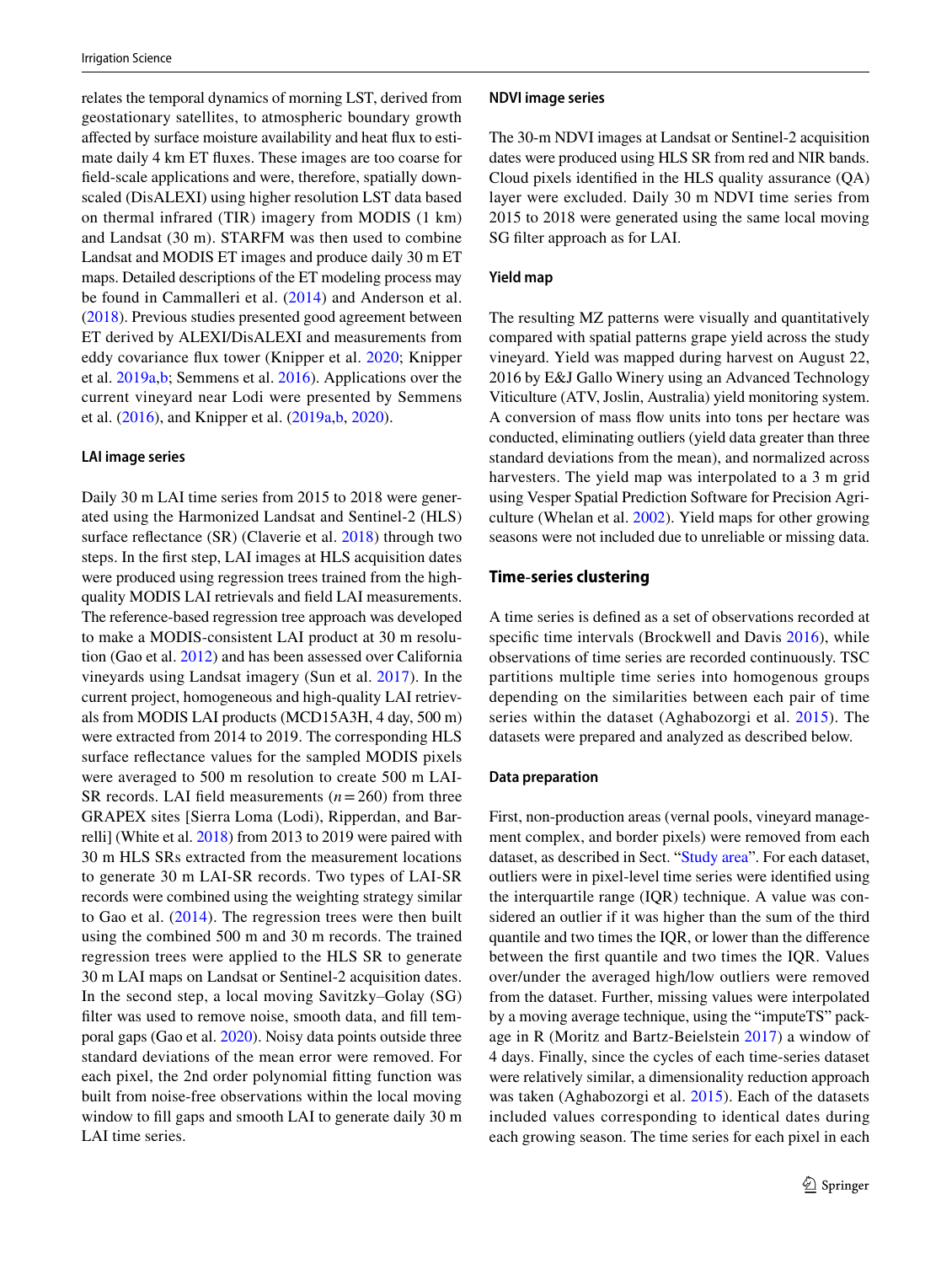dataset (ET, LAI, and NDVI) were aggregated to produce a mean seasonal profle representation. The aggregation computation creates one seasonal profle, representing the typical seasonal values for each pixel in the vineyard. The length of representation is the length of the time-series frequency (e.g., the number of days defned for each growing season), including 245 (March 1–October 31) mean daily values. The seasonal representation was computed using "TSrepr" package in R (Laurinec [2018\)](#page-13-25).

#### **Fuzzy c‑means clustering**

A clustering algorithm was then applied to the image time series. First, a pair-wise distance matrix of each time series was computed. A distance matrix may be generated using various techniques of distance measures that consider the dynamic changes in time series, such as dynamic time-warping, Hausdorff distance, Longest Common Sub-Sequence, and many more (Aghabozorgi et al. [2015](#page-11-3)). However, since in our case the similarities among pixels with the actual values of ET, LAI, and NDVI per day are of interest, we used the Euclidean distance measure to produce the distance matrix (Aghabozorgi and Wah [2014](#page-11-7)). The fuzzy c-means (FCM) clustering algorithm was used to apply the TSC. A fuzzy set includes fuzzy boundaries where each observation is assigned a degree of membership to each set. FCM partitions a collection of observations into *c* fuzzy groups. The algorithm detects a cluster center in each group, such that the dissimilarity measure between the center and the values of the diferent observations within the cluster is minimized (Gath and Geva [1989](#page-12-25)). The FCM algorithm was applied to each time-series dataset with  $2 \leq c \leq 6$ . The number of groups used to defne the MZs was assigned based on the TSC with the best separation among clusters and the highest similarities within the clusters, with a maximum of  $c = 6$  assumed as a practical limit for vineyard management. The clustering was performed using the R package "ppclust" (Cebeci et al. [2019\)](#page-12-26). The resulting partitioning was evaluated using the silhouette index. This index measures the degree of similarity between each observation and its cluster center compared to other cluster centers (Rousseeuw [1987\)](#page-13-26). The silhouette width ranges from  $-1$  and 1, with higher values indicating better similarity to the assigned cluster. The average silhouette width (ASW) was computed using the "cluster" R package (Maechler et al. [2019](#page-13-27)).

For each time-series dataset, a TSC map was generated (shown in sub-section [Time-series clustering\)](#page-6-0), and each TSC map was linked to complementary time-series plots. These plots show the time series of the centers of each cluster, along with the time series of the various pixels assigned to each cluster. An additional plot was produced to show the diference among the cluster centers (Ohana-Levi et al. [2020a](#page-13-1)) (the plots are available in sub-section [Time-series](#page-6-0) [clustering](#page-6-0)). Furthermore, a ratio denoting the magnitude of diference between cluster centers was computed as the diference range among cluster centers was divided by the range of the dataset values. In other words, values of the diference range for each dataset was normalized to the data range to indicate the strength of the diference between MZs, with a higher ratio value signifying a larger difference.

Finally, the TSC assessment for each time-series dataset was performed using the ASW measure. For each TSC map, two ASW values were calculated: ASW of each cluster, and a global ASW value, averaging the ASW values of the different clusters.

#### **Comparison among ET, LAI, and NDVI time‑series clustering**

Dissimilarity measures were calculated to quantitatively assess the diferences between TSC results from the three diferent datasets. A Cramer's V statistic was computed for each pair of TSC maps. Cramer's V is a statistical test designed to estimate the strength of an association between two categorical variables and ranges between 0 and 1 (Akoglu [2018\)](#page-11-8). Therefore, values closer to 1 denote higher similarities between paired TSC.

Additionally, the centroid values of the diferent clusters and the values of the diference among the cluster centers were normalized using the empirical cumulative distribution function. These normalized vectors were then compared using the Fréchet distance, which considers the location and ordering of the points along the curves and enables measuring the similarity between two curves (Alt and Godau [1995](#page-11-9)). The Fréchet distance between two curves describes the minimum length between them. Values approaching zero, signify strong similarities among curves. The higher the resulting value, the longer the distance between the curves, and they are considered dissimilar. This analysis was used for assessing the resemblance between the curves of the diferent cluster centers and their diferences for each pair of datasets.

#### **Multivariate time**‑**series clustering**

The process of TSC described in sub-section [Time-series](#page-4-0) [clustering](#page-4-0) time-series clustering resulted in three TSC maps: for ET, LAI, and NDVI. After comparing the TSC performance and the spatial and temporal patterns of these three maps, they were aggregated into one fnal MZ map for the vineyard. In the case where a pair of TSC showed strong association via the Cramer's V test, one of the maps was removed from the multivariate clustering procedure. The multivariate clustering was performed by calculating the distance matrix of the categorical variables, where all TSC maps have *c* categories. The Gower's similarity coefficient (Gower [1971\)](#page-12-27) was used to generate the distance matrix, which was then used to run a partition around medoids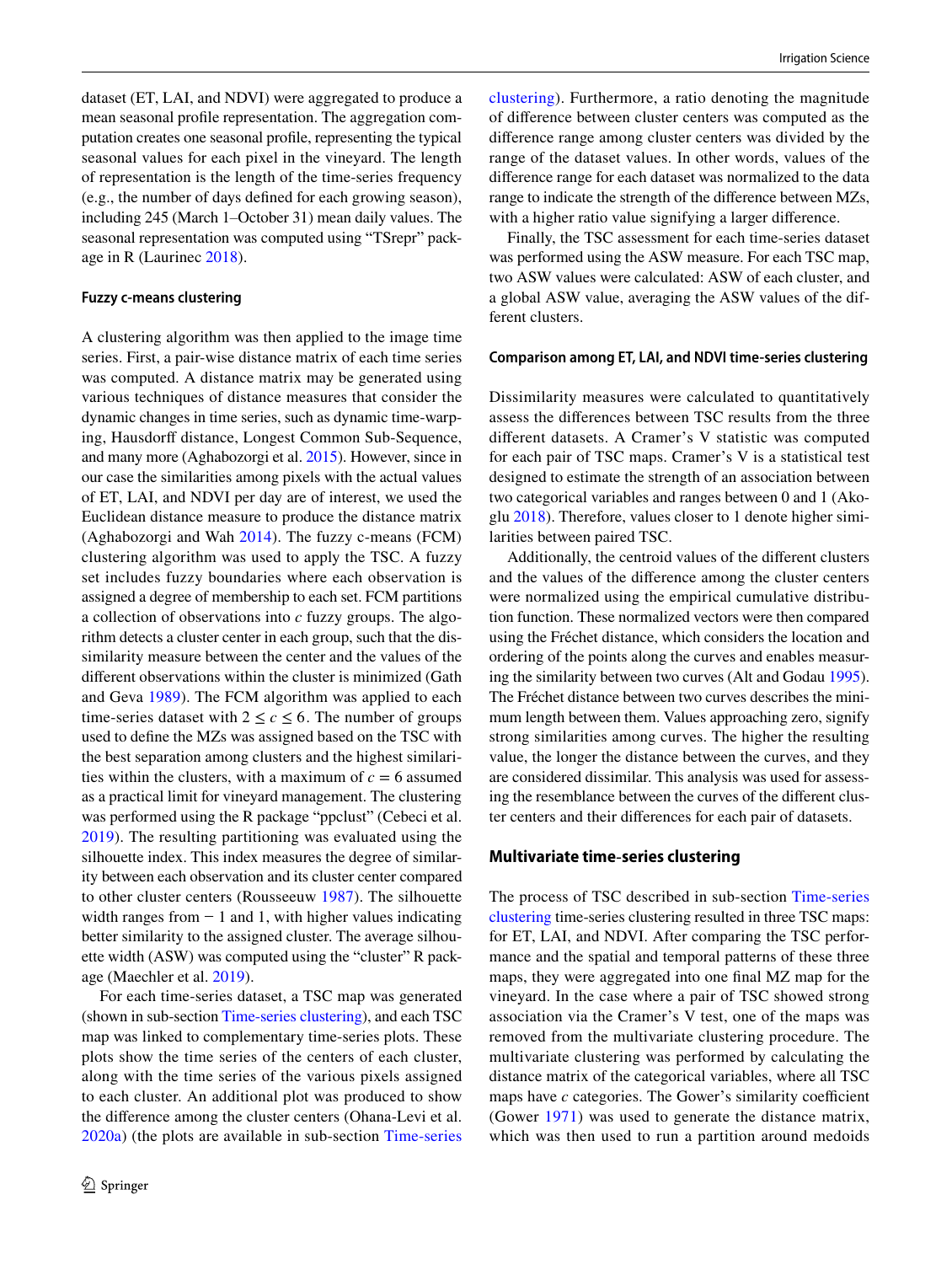(PAM) clustering algorithm (Kaufman and Rousseeuw [1990](#page-12-28)) and generate an aggregated MZ map. The PAM algorithm searches for *c* representative objects, or medoids, among the observations in the dataset. After locating *c* medoids, each observation is assigned to its nearest medoid. An iterative process is applied to minimize the dissimilarities of the observations to their closest medoid (Reynolds et al. [2006\)](#page-13-28). The bivariate clustering procedure was applied using the R package "cluster" (Maechler et al. [2019\)](#page-13-27).

# **Comparison of management zones using the yield map**

To assess whether the MZs, delineated using the time series of each dataset (ET, LAI, NDVI) and the multivariate clustering, are compatible with yield spatial variability, two statistical analyses were conducted. These analyses used the continuous values of the 2016 yield map (described in sub-section [Yield map](#page-4-1)) and the clusters of each dataset as categorical variables. First, an unpaired *t* test was applied to the pairs of clusters for each dataset to assess the diferences between means (Ohana-Levi et al. [2020a\)](#page-13-1). Second, a Kolmogorov–Smirnov test (Lilliefors [1967\)](#page-13-29) between all paired cluster centers was used to assess the similarity between distributions (Noy et al. [2021](#page-13-30)). These statistical tests were conducted using R (R Core Team [2020](#page-13-31)).

# **Results**

### <span id="page-6-0"></span>**Time**‑**series clustering**

The original time-series datasets of ET, LAI, and NDVI were composed of 980 images that were aggregated to allow seasonal representation for each dataset. The aggregated time-series datasets were used to partition the vineyard into MZs according to similarities in pixel-level temporal dynamics. The optimal number of clusters was selected using the ASW index for  $2 \leq c \leq 6$ , while two clusters achieved the

<span id="page-6-1"></span>**Table 1** Average silhouette width (ASW) scores for 2–6 cluster partitioning of evapotranspiration (ET), leaf area index (LAI), and the normalized vegetation diference index (NDVI) time series

| Number ET LAI NDVI<br>of clus-<br>ters |                      |  |
|----------------------------------------|----------------------|--|
| $\overline{c}$                         | $0.41$ $0.49$ $0.47$ |  |
| 3                                      | 0.27 0.42 0.44       |  |
| $\overline{4}$                         | $0.24$ $0.32$ $0.46$ |  |
| 5                                      | 0.23 0.27 0.4        |  |
| 6                                      | $0.22$ $0.21$ $0.39$ |  |

Values in bold signify the highest ASW value for each dataset, signifying a higher cluster quality

highest score (Table [1](#page-6-1)), and each dataset was clustered accordingly. Figure [3](#page-6-2) illustrates the TSC maps delineating the MZs, while Table [2](#page-6-3) provides the supporting statistics for the TSC maps giving the ASW dissimilarity measure for both clusters and for the entire vineyard. LAI received the highest ASW score, tightly followed by NDVI (0.49 and 0.47, respectively), signifying a better separability between the clusters than for the ET TSC map. Cluster 2 was characterized by weaker similarities to the cluster centers than Cluster 1 for all three TSC maps.

For each TSC map, three plots were generated showing the temporal dynamics of each cluster center and the diference between the centers of clusters 1 and 2 (Fig. [4](#page-7-0)). The general temporal pattern was similar among all datasets. Cluster 2 had lower values than Cluster 1 for all datasets, while both showed a sharp increase during the early season, followed by stabilization during June and July, and a decrease towards the end of the growing season. For all datasets, the diferences between the cluster centers (Fig. [4](#page-7-0)a-c, bottom panels) showed the highest similarities at the beginning of the season. While the season progressed, the diferences between the time series of the two clusters increased. The strongest diference between clusters was attributed to LAI (Table [3\)](#page-7-1), with a 40% diference range to the data range ratio. The strongest similarities between clusters were



<span id="page-6-2"></span>**Fig. 3** Time-series clustering maps for satellite-derived **a** evapotranspiration (ET); **b** leaf area index (LAI); and **c** normalized vegetation diference index (NDVI)

<span id="page-6-3"></span>**Table 2** Average silhouette width (ASW) values for evaluation of time-series clustering performance for the evapotranspiration (ET), leaf area index (LAI), and normalized diference vegetation index (NDVI) datasets

|                   | EТ   | LAI  | <b>NDVI</b> |
|-------------------|------|------|-------------|
| <b>Global ASW</b> | 0.41 | 0.49 | 0.47        |
| Cluster 1 ASW     | 0.50 | 0.58 | 0.58        |
| Cluster 2 ASW     | 0.25 | 0.34 | 0.29        |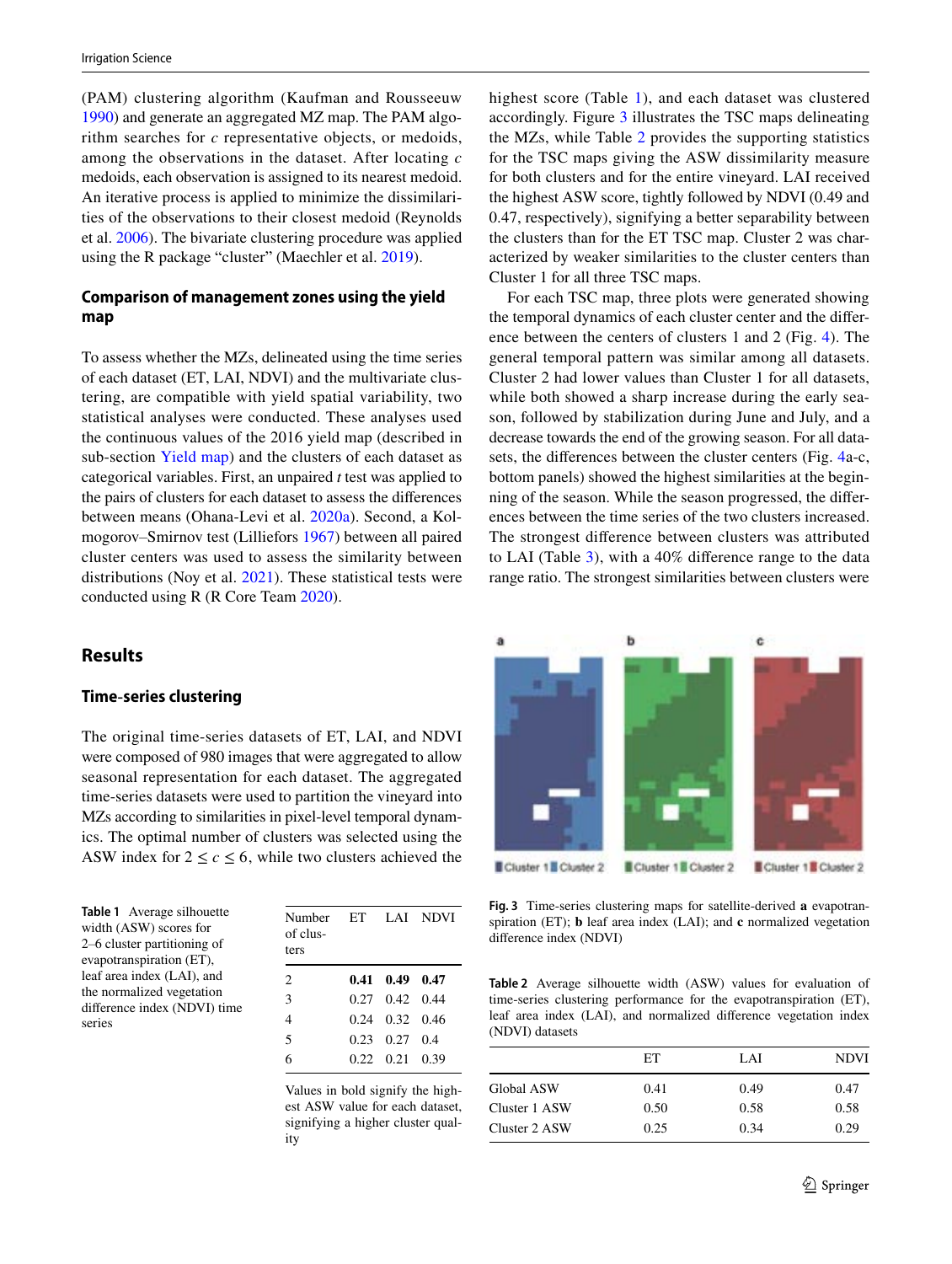

<span id="page-7-0"></span>**Fig. 4** Time-series clustering plots for satellite retrievals of **a** evapotranspiration (ET, mm day−<sup>1</sup> ); **b** leaf area index (LAI); and normalized vegetation diference index (NDVI). The colored lines are the cluster centers

<span id="page-7-1"></span>**Table 3** Cluster center diference measures for the evapotranspiration (ET), leaf area index (LAI), and normalized diference vegetation index (NDVI) datasets

|                                                 | $ET$ (mm day <sup>-1</sup> ) | LAI            | <b>NDVI</b>   |
|-------------------------------------------------|------------------------------|----------------|---------------|
| Data range                                      | $0.55 - 6.16$                | $0.99 - 2.47$  | $0.43 - 0.79$ |
| Cluster centers<br>difference range             | $-0.02 - 0.58$               | $-0.02 - 0.58$ | $0 - 0.1$     |
| Difference range<br>normalized to<br>data range | 0.11                         | 0.40           | 0.30          |

attributed to ET, with the lowest global ASW (Table [2\)](#page-6-3) and lowest diference range to data range ratio (Table [3\)](#page-7-1).

# **Comparison among ET, LAI, and NDVI time**‑**series clustering**

The time-series of cluster centers 1 and 2 for ET, LAI, and NDVI, as well as the diference curves between the cluster centers, were normalized (Fig. [5](#page-8-0)). The association and similarity statistics (Table [4\)](#page-8-1) show very strong similarities between LAI and NDVI for both the Cramer's V statistic and Fréchet distance for Clusters 1 and 2. ET was found to have a slightly stronger association to LAI than to NDVI. However, for the cluster diference curves, the lowest distance was found between ET and NDVI, signifying higher similarity for the temporal cluster separation dynamic.

# **Bivariate time**‑**series clustering**

An aggregated MZ map for the vineyard was generated using a distance matrix derived from the categorical cluster values (1 and 2) of two datasets. The association between LAI and NDVI was found to be very strong (Table [4\)](#page-8-1), therefore, the LAI TSC map was removed from the analysis. The bivariate clustering was generated using the ET and NDVI TSC maps (Fig. [3\)](#page-6-2) and provided an aggregated MZ map for the vineyard (Fig. [6](#page-8-2)), with ASW of 0.75. A visualization of a yield map for the 2016 harvest is also provided in Fig. [6](#page-8-2)b to demonstrate the similarity between the spatial patterns of the bivariate clustering map and yield.

# **Analysis of the yield map against time**‑**series clustering maps**

The results of the statistical tests conducted to assess similarities between the cluster maps spatial patterns and yield spatial distribution are summarized in Table [5](#page-9-0). For all datasets, the means of yield were found to be signifcantly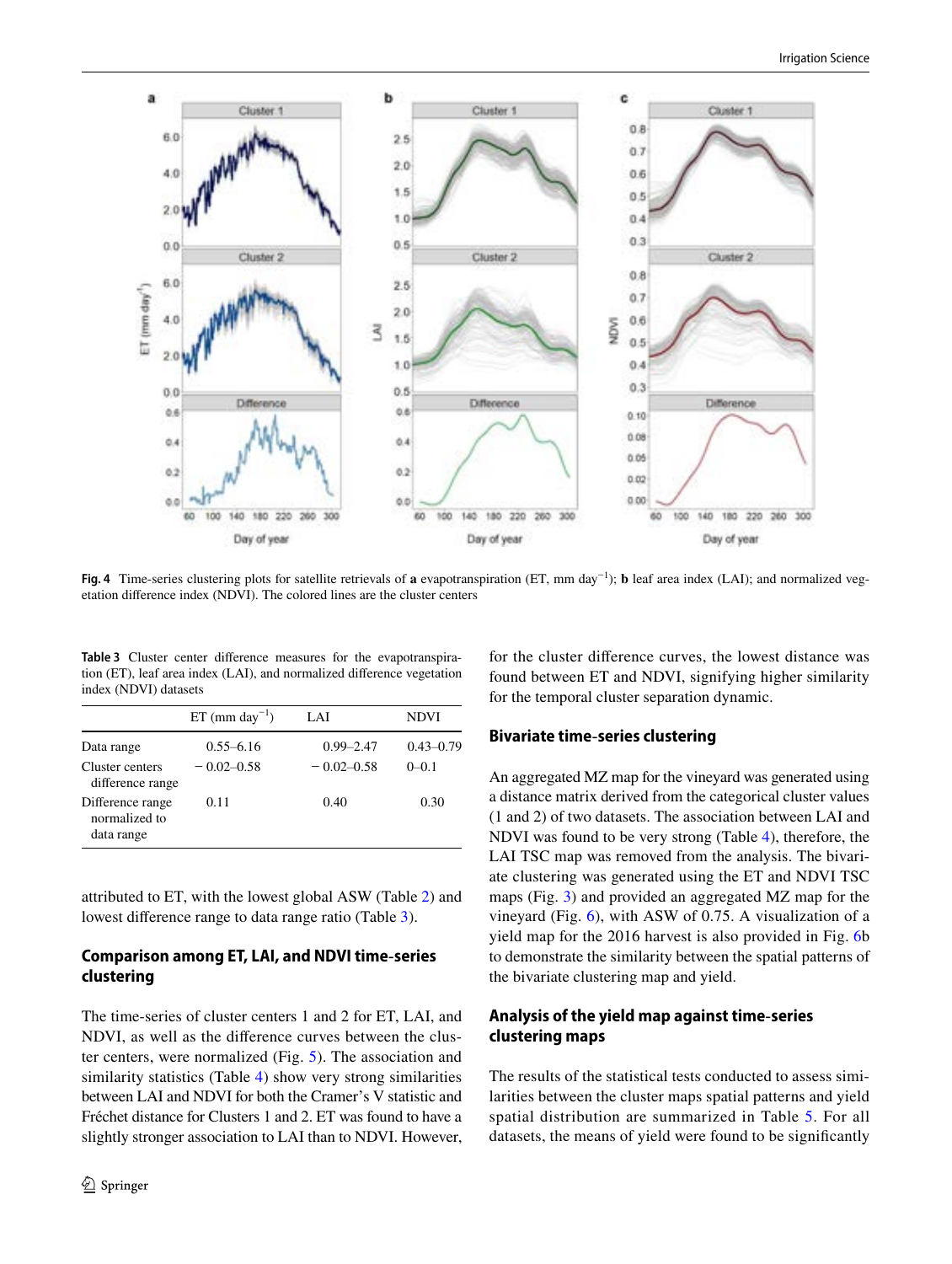

<span id="page-8-0"></span>**Fig. 5** Normalized values of cluster centers and their diferences for **a** normalized values of cluster center 1; **b** normalized values of cluster center 2; and **c** normalized values of cluster centers diferences, for

evapotranspiration (ET), leaf area index (LAI), and normalized diference vegetation index (NDVI) datasets

<span id="page-8-1"></span>**Table 4** Cramer's V and Fréchet distance similarity measures of the time series of Cluster center 1, Cluster center 2, and their diference among the evapotranspiration (ET), leaf area index (LAI), and normalized diference vegetation index (NDVI) datasets

|                                            | ET-LAI | ET-NDVI | LAI-NDVI |
|--------------------------------------------|--------|---------|----------|
| Cramer's V                                 | 0.62   | 0.61    | 0.97     |
| Fréchet distance cluster center 1          | 32.89  | 27.95   | 4.86     |
| Fréchet distance cluster center 2          | 29.31  | 28.83   | 5.96     |
| Fréchet distance cluster center difference | 23.18  | 17.80   | 20.37    |

The Fréchet distance was conducted on the normalized cluster centers

<span id="page-8-2"></span>



diferent among the two clusters of each map, as well as the distributions of yield values among the two clusters.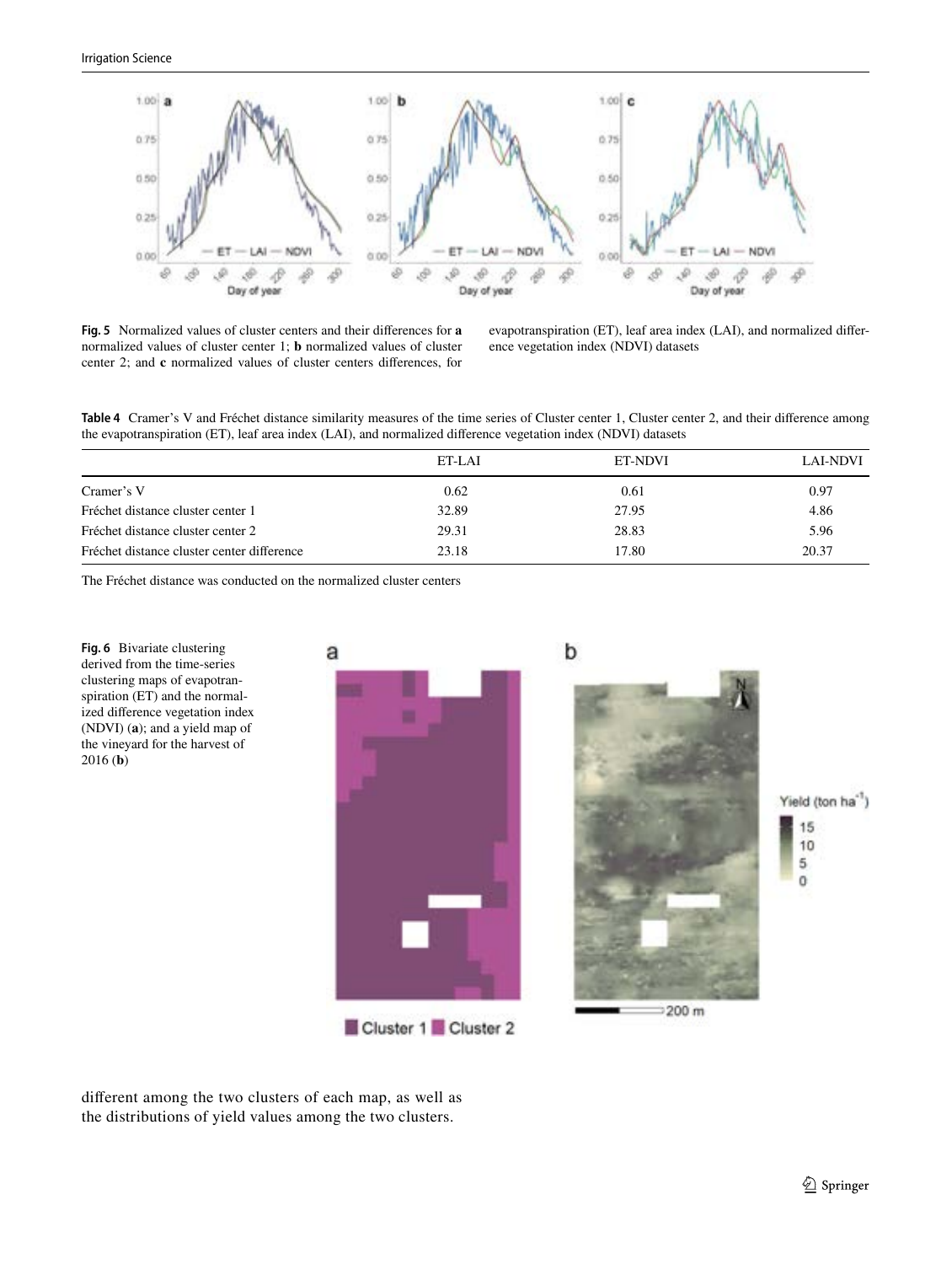| index (NDVI), and the bivariate clustering maps |                    |                    |                    |                      |
|-------------------------------------------------|--------------------|--------------------|--------------------|----------------------|
|                                                 | EΤ                 | LAI                | <b>NDVI</b>        | Bivariate clustering |
| Yield mean Cluster 1 (ton $ha^{-1}$ )           | 10.56              | 10.87              | 10.90              | 10.54                |
| Yield mean Cluster 2 (ton $ha^{-1}$ )           | 8.59               | 8.44               | 8.44               | 8.47                 |
| $t$ ( <i>p</i> value)                           | 4.96 $(p < 0.001)$ | 7.38 $(p < 0.001)$ | 7.59 $(p < 0.001)$ | 4.83 $(p < 0.001)$   |
| $D(p$ value)                                    | 0.36 (p < 0.001)   | 0.46 (p < 0.001)   | 0.46 (p < 0.001)   | 0.35 (p < 0.001)     |

<span id="page-9-0"></span>**Table 5** Diferences in yield values among Clusters 1 and 2 of evapotranspiration (ET), leaf area index (LAI), normalized diference vegetation

Yield means (ton ha−<sup>1</sup> ) for each cluster (e.g., Cluster 1 and Cluster 2) of each map are shown. *t* test (t) and Kolmogorov–Smirnov (D) statistics determine the diferences in means and distribution, respectively, between the yield values in Cluster 1 and Cluster 2 of each map

# **Discussion**

Three sets of time series of satellite-derived images of ET, LAI, and NDVI at a temporal resolution of 1 day were clustered to defne MZs in a California vineyard (Fig. [3](#page-6-2)). The temporal values of each pixel were averaged to represent a seasonal profle and served as input to a FCM clustering algorithm, using two clusters (Table [1](#page-6-1)). The performance of the clustering algorithm was better for NDVI and LAI (Tables [2](#page-6-3), [4](#page-8-1)), which were shown to have smoother temporal patterns (Fig. [2](#page-3-1)) than ET. The comparison conducted among the three TSC maps, each clustered into two MZs, showed that NDVI and LAI had a very strong similarity in MZ spatial patterns across the vineyard (Table [4](#page-8-1)). LAI and NDVI are highly correlated in nature, and many empirical models estimate LAI using the relationship between LAI and NDVI. In this paper, LAI was retrieved using the regression trees trained on LAI-ground measurements and surface refectance. We included NDVI in this paper since it is a simple index that can be computed from the original surface refectance directly. ET was found to have a weaker association to LAI and NDVI, both spatially and temporally, while comparing the normalized cluster centers (Fig. [5](#page-8-0), Table [4\)](#page-8-1). A fnal MZ delineation may be conducted using multiple time series to account for various dynamic attributes within the feld, as shown in Fig. [6.](#page-8-2) Finally, the MZs generated for each dataset were shown to be feasible and reliable (Table [5\)](#page-9-0). The analysis of each cluster map determined that the suggested MZs provided a reliable separation of the vineyard into subunits, as signifcant diferences in yield values (2016 harvest) were found among the clusters of each map.

The TSC approach relies on the notion that particular objects (i.e. pixels) have more similar temporal dynamics than do others, thereby enabling the determination of groups having similar temporal patterns (Liao [2005\)](#page-13-32). Consequently, a dissimilarity between cluster centers was observed for each set of data. Table [3](#page-7-1) indeed shows that Cluster 1 had higher ASW values for all datasets, with stronger similarities among its assigned observations. However, the degree of diferences between the cluster centers of Clusters 1 and 2 for the three datasets was

diferent. The discrepancies among cluster center diferences were both in curve structure and the extent of diference between the cluster centers. The cluster center diferences for ET, LAI, and NDVI (bottom panels in (Figs. [4,](#page-7-0) [5](#page-8-0)c) do not display identical curves and temporal dynamics. Each dataset had diferent ranges of values and the ratio of the diference range to data range was found to be the highest for LAI (0.4, Table [3\)](#page-7-1), followed by NDVI. This fnding supports the higher global ASW values found for LAI followed by NDVI, compared to ET. Furthermore, the values of Fréchet distance among the normalized difference between cluster centers for each dataset (Table [4\)](#page-8-1) show that ET and NDVI were more similar than cluster center diferences compared for ET vs. LAI and LAI vs. NDVI. Finally, Table [5](#page-9-0) shows that although all MZ maps were found to have signifcant diferences between clusters when analyzing yield values, *t* and D statistics for LAI and NDVI analyses were higher, signifying stronger diferences in yield values and distribution among the two MZs.

The variation in MZ partitioning accuracy and cluster center diferences is most likely due to the nature of the datasets. ET was characterized by high fuctuations throughout the growing season caused by changes in atmospheric demand, particularly during the early months of the rainy season, which is exacerbated by variability in cloud cover and is aligned with fndings reported by previous studies conducted in vineyards located in Mediterranean regions (Ohana-Levi et al. [2020a](#page-13-1)[,b](#page-13-8),[c](#page-13-9); Vanino et al. [2015\)](#page-14-6). This temporal pattern made ET a more complex dataset to partition while relying on its temporal structure than LAI and NDVI that were both smoothly structured. For future use, ET time series may also be smoothed if achieving stronger cluster partitioning is required. Despite these diferences, ET, as well as LAI and NDVI in the Lodi vineyard enabled to efectively utilize the spatial variability in the vineyard based on a 30 m resolution set of images, as previously described in Ohana-Levi et al. [\(2020a](#page-13-1)) and Sun et al. ([2017\)](#page-14-2). The spatial characteristics of plant conditions in this vineyard are highly correlated to local attributes in the vineyard, such as the soil properties, slope and elevation (Ohana-Levi et al. [2020a](#page-13-1)).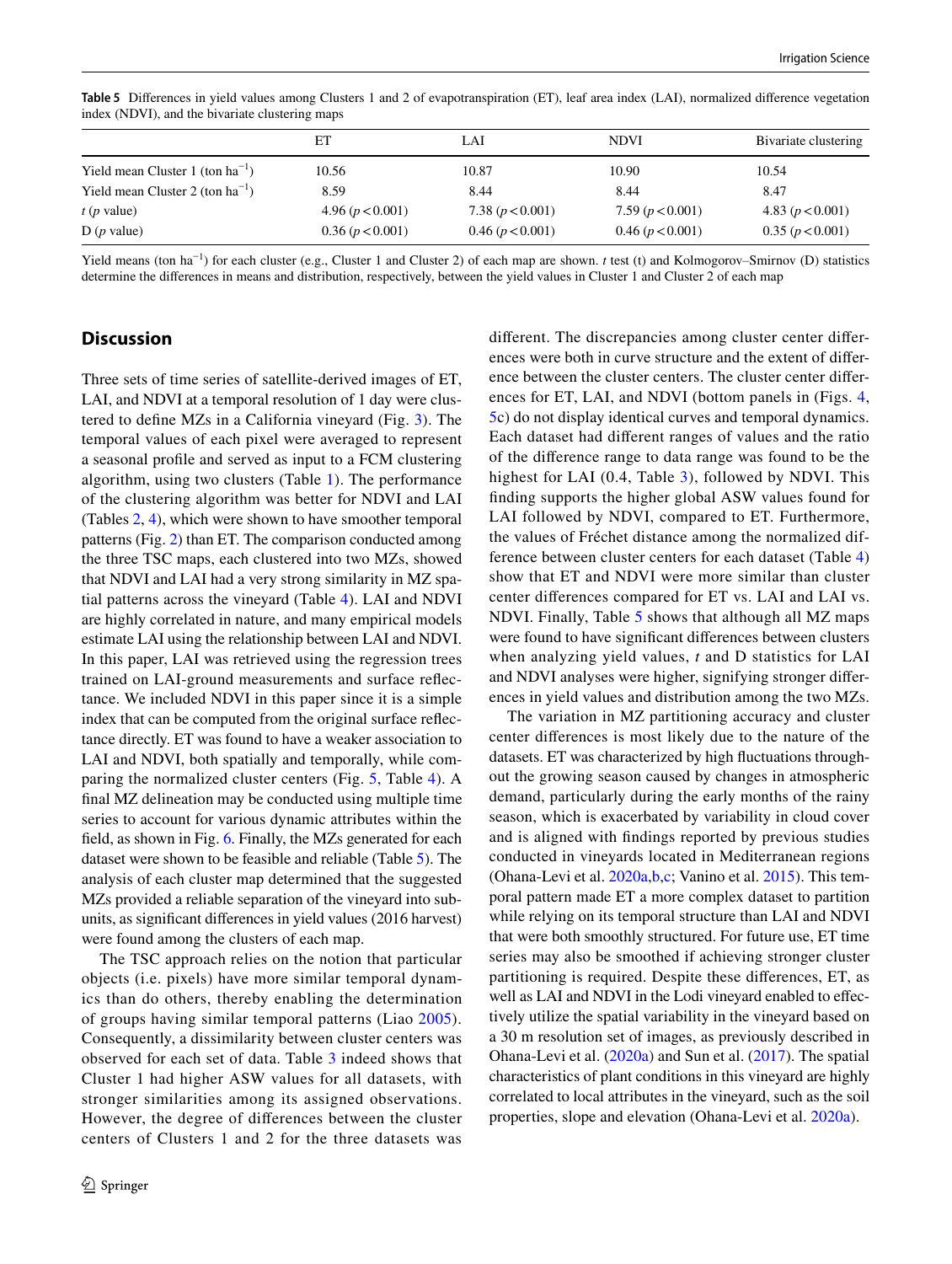Seasonal grapevine ET was found to be strongly afected by and associated with canopy structure (Netzer et al. [2009](#page-13-15); Williams and Ayars [2005\)](#page-14-12) with a strong temporal autocorrelation (Ohana-Levi et al. [2020a](#page-13-1),[b,](#page-13-8)[c](#page-13-9)). ET is also known to be responsive to NDVI levels. For example, Er-Raki et al. [\(2013](#page-12-11)) found an exponential relationship between crop coefficient and NDVI ( $R^2$ =0.63) in table grapes in Northwest Mexico. NDVI is also known to be afected by some plant biophysical properties over time, such as the vine water conditions (Geli et al. [2019](#page-12-29)). These interrelations are apparent in Fig. [5](#page-8-0), where the general seasonal cycles of ET, LAI, and NDVI are aligned. The crop conditions are strongly afected by environmental characteristics of the vineyard, such as soil type, elevation, slope, etc. (Ohana-Levi et al. [2020a](#page-13-1)), afecting all three data types similarly across the feld, with some distinctions. Table [4](#page-8-1) shows these distinctions between the normalized cluster center curves. LAI and NDVI were found to have very similar temporal patterns, with low Fréchet distance values for cluster centers 1 and 2. Contrarily, ET cluster centers had higher diference levels from LAI and NDVI cluster centers due to the fuctuating structure of the ET data. The strong relations between NDVI and LAI in the vineyard correspond to previous fndings in Napa Valley using Ikonos satellite images on multiple grape varieties (Johnson et al. [2003;](#page-12-6) Johnson [2003](#page-12-30)). ET was indeed found to have stronger diferences in temporal variability than LAI and NDVI. However, the latter two remote-sensing-based canopy measures may still be used for MZs delineation of the vineyard for irrigation applications.

This current work was conducted using a 1 day temporal resolution. However, the proposed analysis may be conducted over various time scales, depending on the scope, extent of available data, and time frame of the study. The user should also consider the temporal autocorrelation of the data. For example, ET was found to have temporal dependence for lags below 5 (Ohana-Levi et al. [2020b](#page-13-8)), meaning that time intervals of 5 days and above will not fully capture the variations in the seasonal pattern. Temporal clustering can be applied on various scales and temporal resolutions (Granell et al. [2015\)](#page-12-31), however, the analysis should correspond to the predefned objective. The temporal resolution may also afect the decision of the distance measure used in the clustering procedure (Aghabozorgi et al. [2015](#page-11-3)). In this present study case, ET, LAI, and NDVI were selected as measures of vine conditions, which vary rapidly, especially during critical phenological periods along the growing season (Arab et al. [2021](#page-11-1); Knipper et al. [2020;](#page-12-20) Sun et al. [2017](#page-14-2)). Therefore, a daily temporal resolution was suitable for the analysis.

This study presented a simple case of TSC, and a comparison among three diferent datasets. A bivariate clustering approach was also presented (Fig. [6](#page-8-2)) using categorical maps to generate MZ aggregation. The yield map of the vineyard for the 2016 season shows similar spatial patterns (Table [5](#page-9-0)), confrming that the MZs generated using the bivariate clustering of ET and NDVI may be accurately applied for SSM purposes. Ohana-Levi et al. ([2020a](#page-13-1)) found a signifcant relationship between ET TSC for three time-series components and the spatial distribution of yield in the same study site. They reported that the spatial distribution of the MZs was afected by withinfeld variability in soil type and elevation. Similar relations between MZs and yield for LAI and NDVI (Table [5\)](#page-9-0) suggest that the environmental conditions in the vineyard generate statistically signifcant variations in the vegetative attributes of the vines, as well as in yield. SSM and TSM may be used to minimize these variations and reach stronger homogeneity across the feld during all stages of the growing season. Alternatively, diferential harvest may be applied according to theses variations.

The bivariate clustering method suggested in this study may be substituted and applied using various multivariate TSC techniques. For example, the TSC of multiple datasets may be applied by concatenating the multiple variables into a single vector prior to clustering (Wang et al. [2007](#page-14-13)). A diferent approach used a principal component analysis (PCA)-based similarity measure between the time series, thus transforming the multivariate time series into a new coordinate space (Li [2019](#page-13-33)). A feature-based approach suggested converting the raw time-series into a feature vector of lower dimensions, followed by applying a conventional clustering algorithm (Aghabozorgi et al. [2015\)](#page-11-3). The latter approach may facilitate future applications of defning MZs based on multiple time series along with static data in the feld (e.g., elevation, lithology, slope, etc.).

MZs based on vegetative attributes and water demand provide valuable information for skilled decision-making and data-driven irrigation applications for existing vineyards, as well as diferential harvesting. TSC may also surrogate terrain and soil information from the feld for determining spatial patterns, thus eliminating the need for collecting feld data. However, not only the spatial variability is represented when using TSC, but also the temporal variability at the pixel scale, the MZ scale, and if required, the vineyard scale. Quantifying the diference in temporal variability among the MZs is useful for feld management and irrigation practices during diferent stages of the growing season. For example, this current study showed that temporal diferences among MZs at the beginning and end of the growing seasons were quite small, such that diferential irrigation may be efective only during mid-season. Finally, in this era of data deluge and progressive analysis algorithms, there is a growing potential for integrating various types of datasets to extract meaningful information regarding specifc processes and minimize uncertainty concerning feld management.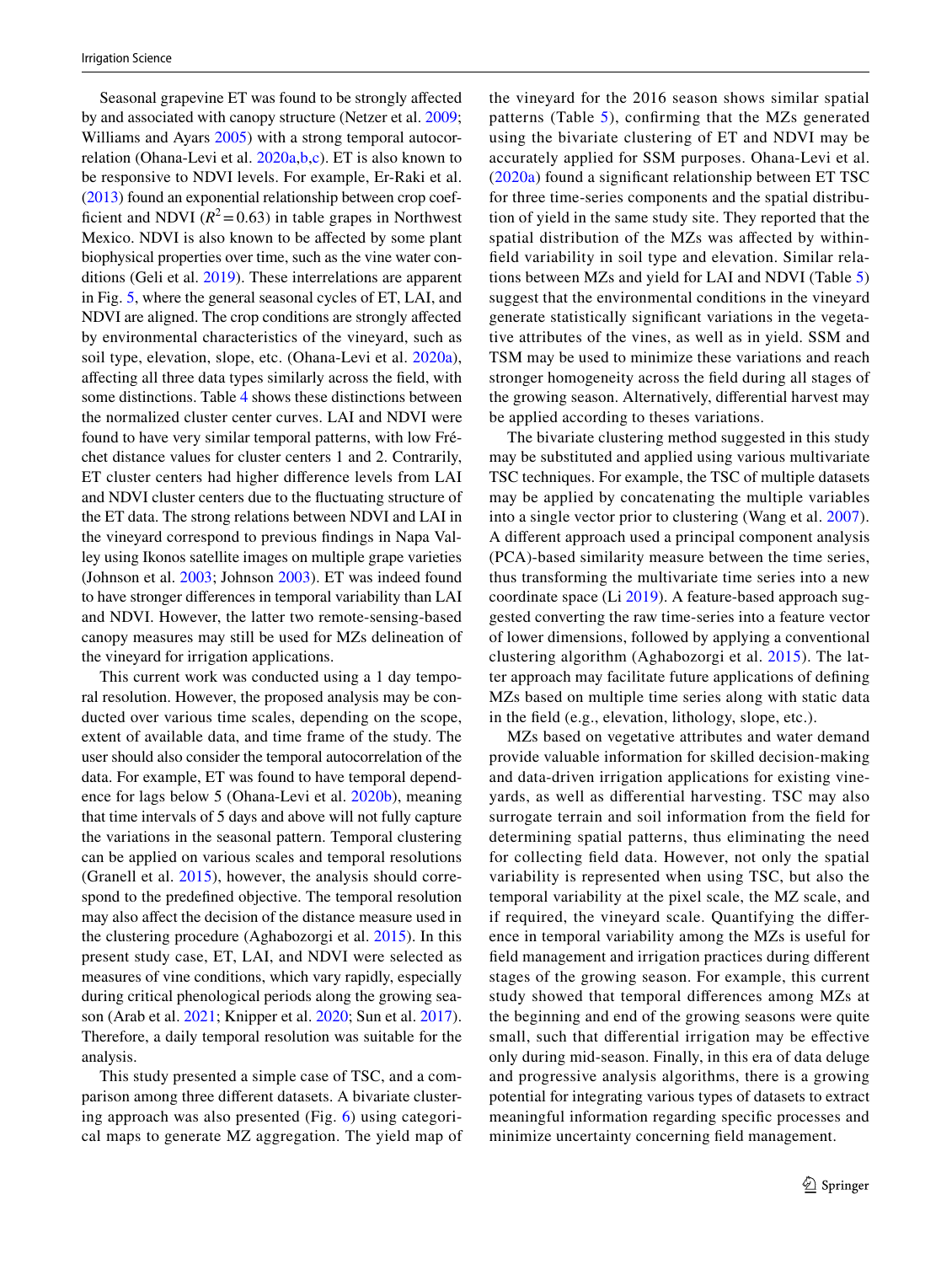# **Conclusions**

In this present study, a technique for generating MZs in agricultural plots using time series of images was proposed. As satellite imagery becomes more abundant, with higher spatial and temporal resolutions, TSC using remote sensing datasets may be further utilized for dealing with spatial variability and heterogeneity in felds for SSM practices. The suggested approach is highly effective when the delineation of the feld is conducted based on the seasonal patterns of crop conditions (e.g., water stress, canopy cover, etc.), rather than static feld attributes (e.g., soil properties or terrain). The results show that remote sensing retrievals of ET, LAI, and NDVI were suitable choices for partitioning the vineyard into MZs, while higher separability between clusters was found for LAI and NDVI. Using datasets with smoother temporal dynamics may produce a stronger clustering with better separation. Remote-sensing retrievals of NDVI and LAI are much more commonly acquired than ET and may serve as proxies of ET for MZ delineation. However, in cases of limited plant available water or high atmospheric demand (e.g., heat waves), having ET becomes critical in detecting plant stress. Furthermore, multiple datasets may be used to generate an aggregated MZs map, thus basing decisionmaking processes on more information from the feld.

In this study case, images with a spatial resolution of 30 m were used. However, with the new higher resolution sensors, such as Sentinel-2 and VENµS, the suggested approach may also be used in smaller felds and for various timeframes. Moreover, although this manuscript presented a vineyard as a study case, due the high temporal variability and dynamic patterns of grapevines throughout the growing season, the suggested approach may be applied to various crops and diferent feld conditions across diverse climatic regions. Finally, TSC is a valuable method for modeling temporal dynamics over space using remotely sensed data and may be applied to research felds other than agricultural modeling, such as land-cover monitoring, environmental phenomena, meteorological and climatic properties, and more.

Acknowledgements The authors wish to thank the staff of Viticulture, Chemistry and Enology Division of E&J Gallo Winery for logistical support and funding of GRAPEX feld and research activities and insight to local irrigation practices. The authors appreciate the cooperation of Mr. Ernie Dosio of Pacifc Agri Lands Management, along with the Sierra Loma vineyard staff, providing access to the vineyard and logistical support of GRAPEX feld measurement activities. This research was supported in part by the U.S. Department of Agriculture, Agricultural Research Service. Mention of trade names or commercial products in this publication is solely for the purpose of providing specifc information and does not imply recommendation or endorsement by the U.S. Department of Agriculture. USDA is an equal opportunity provider and employer.

**Author contributions** NO-L: conceptualization, software, methods, formal analysis, interpretation, writing, and editing; FG: data collection, conceptualization, methods, software, interpretation, writing, and editing; KK: data collection, conceptualization, methods, software, interpretation, and editing; WPK: conceptualization, data collection, methods, interpretation, and funding acquisition; MCA: data collection and methods; MMA: data collection and interpretation; LAS: data collection; AK: conceptualization, interpretation, writing, and editing.

**Funding** Funding provided by E. & J. Gallo Winery made possible the acquisition and processing of the vineyard feld data and the fnancial support for the GRAPEX project by a grant from the NASA Applied Sciences–Water Resources Program (Grant Award NNH17AE39I) supported the development of the satellite-based ET product used in this analysis.

**Data availability** Not applicable.

**Code availability** Not applicable.

### **Declarations**

**Conflict of interest** Not applicable.

## **References**

- <span id="page-11-2"></span>Acevedo-Opazo C, Tisseyre B, Guillaume S, Ojeda H (2008) The potential of high spatial resolution information to defne withinvineyard zones related to vine water status. Precision agriculture. Springer, pp 285–302.<https://doi.org/10.1007/s11119-008-9073-1>
- <span id="page-11-7"></span>Aghabozorgi S, Wah TY (2014) Efective clustering of time-series data using FCM. Int J Mach Learn Comput 4:170–176. [https://doi.org/](https://doi.org/10.7763/ijmlc.2014.v4.407) [10.7763/ijmlc.2014.v4.407](https://doi.org/10.7763/ijmlc.2014.v4.407)
- <span id="page-11-3"></span>Aghabozorgi S, Seyed Shirkhorshidi A, Ying Wah T (2015) Timeseries clustering—a decade review. Inf Syst. [https://doi.org/10.](https://doi.org/10.1016/j.is.2015.04.007) [1016/j.is.2015.04.007](https://doi.org/10.1016/j.is.2015.04.007)
- <span id="page-11-8"></span>Akoglu H (2018) User's guide to correlation coefficients. Turkish J Emerg Med. <https://doi.org/10.1016/j.tjem.2018.08.001>
- <span id="page-11-0"></span>Albornoz EM, Kemerer AC, Galarza R, Mastaglia N, Melchiori R, Martínez CE (2018) Development and evaluation of an automatic software for management zone delineation. Precis Agric 19:463– 476.<https://doi.org/10.1007/s11119-017-9530-9>
- <span id="page-11-9"></span>Alt H, Godau M (1995) Computing the Frechet distance between two polygonal curves. Int J Comput Geom Appl 05:75–91. [https://doi.](https://doi.org/10.1142/s0218195995000064) [org/10.1142/s0218195995000064](https://doi.org/10.1142/s0218195995000064)
- <span id="page-11-4"></span>Anderson MC, Norman JM, Mecikalski JR, Otkin JA, Kustas WP (2007) A climatological study of evapotranspiration and moisture stress across the continental United States based on thermal remote sensing: 1. Model formulation. J Geophys Res Atmos. <https://doi.org/10.1029/2006JD007506>
- <span id="page-11-5"></span>Anderson M, Gao F, Knipper K, Hain C, Dulaney W, Baldocchi D, Eichelmann E, Hemes K, Yang Y, Medellin-Azuara J, Kustas W (2018) Field-scale assessment of land and water use change over the California delta using remote sensing. Remote Sens 10:889. <https://doi.org/10.3390/rs10060889>
- <span id="page-11-1"></span>Arab ST, Noguchi R, Matsushita S, Ahamed T (2021) Prediction of grape yields from time-series vegetation indices using satellite remote sensing and a machine-learning approach. Remote Sens Appl Soc Environ 22:100485. [https://doi.org/10.1016/J.RSASE.](https://doi.org/10.1016/J.RSASE.2021.100485) [2021.100485](https://doi.org/10.1016/J.RSASE.2021.100485)
- <span id="page-11-6"></span>Brockwell PJ, Davis RA (2016) Introduction to time series and forecasting, 3rd edn. Springer, Cham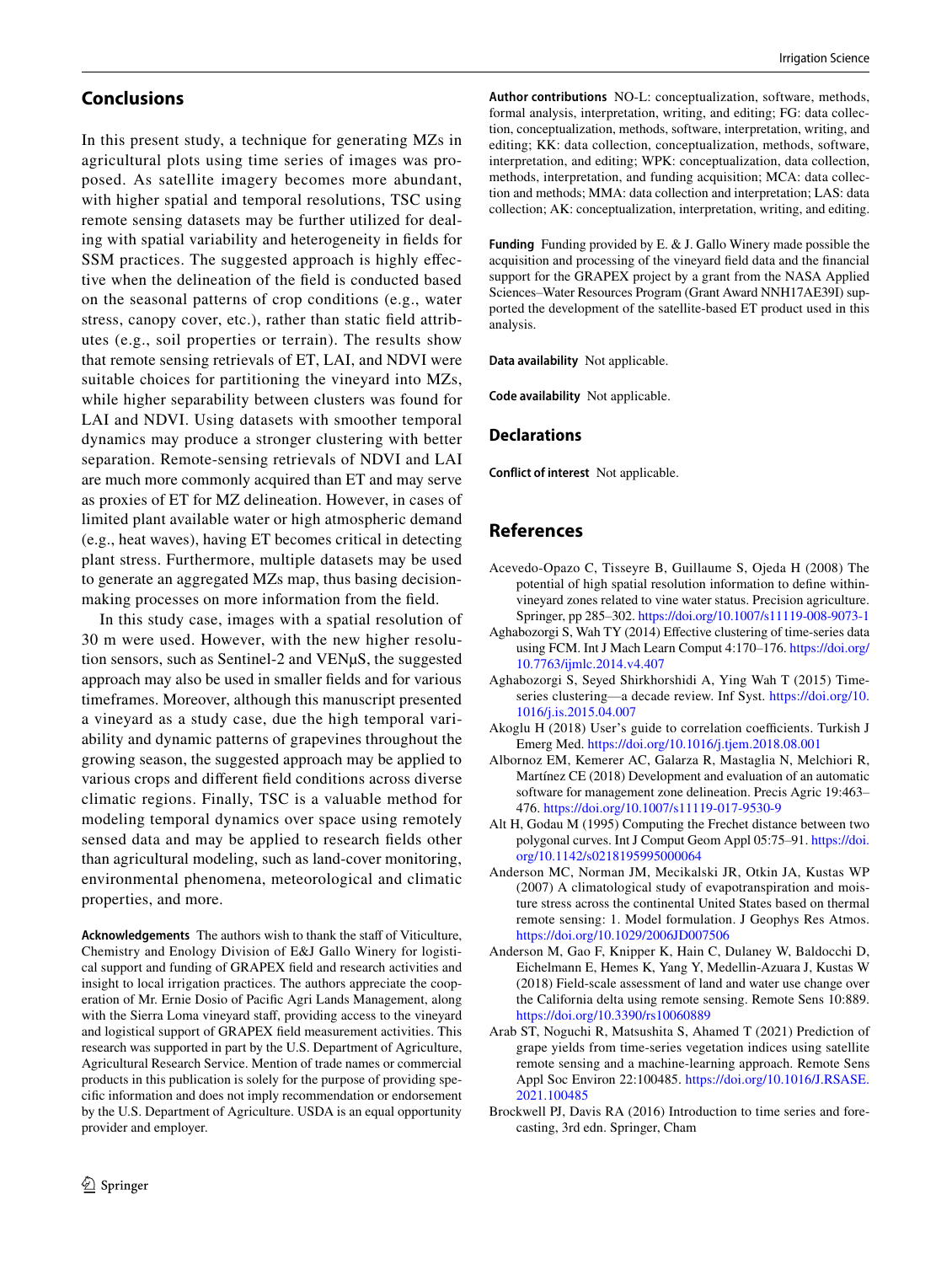- <span id="page-12-19"></span>Cammalleri C, Anderson MC, Gao F, Hain CR, Kustas WP (2014) Mapping daily evapotranspiration at feld scales over rainfed and irrigated agricultural areas using remote sensing data fusion. Agric for Meteorol 186:1–11. [https://doi.org/10.1016/j.agrformet.](https://doi.org/10.1016/j.agrformet.2013.11.001) [2013.11.001](https://doi.org/10.1016/j.agrformet.2013.11.001)
- <span id="page-12-10"></span>Campos I, Neale CMU, Calera A, Balbontín C, González-Piqueras J (2010) Assessing satellite-based basal crop coefficients for irrigated grapes (*Vitis vinifera* L.). Agric Water Manag 98:45–54. <https://doi.org/10.1016/j.agwat.2010.07.011>
- <span id="page-12-26"></span>Cebeci Z (2018) Comparison of internal validity indices for fuzzy clustering. Journal of AgriculturalInformatics 10(2):1–14. [https://doi.](https://doi.org/10.17700/jai.2019.10.2.537) [org/10.17700/jai.2019.10.2.537](https://doi.org/10.17700/jai.2019.10.2.537)
- <span id="page-12-21"></span>Claverie M, Ju J, Masek JG, Dungan JL, Vermote EF, Roger JC, Skakun SV, Justice C (2018) The harmonized landsat and sentinel-2 surface refectance data set. Remote Sens Environ 219:145– 161.<https://doi.org/10.1016/J.RSE.2018.09.002>
- <span id="page-12-0"></span>Coble KH, Mishra AK, Ferrell S, Griffin T (2018) Big data in agriculture: a challenge for the future. Appl Econ Perspect Policy 40:79–96. <https://doi.org/10.1093/aepp/ppx056>
- <span id="page-12-1"></span>Córdoba MA, Bruno CI, Costa JL, Peralta NR, Balzarini MG (2016) Protocol for multivariate homogeneous zone delineation in precision agriculture. Biosyst Eng 143:95–107. [https://doi.org/10.](https://doi.org/10.1016/J.BIOSYSTEMSENG.2015.12.008) [1016/J.BIOSYSTEMSENG.2015.12.008](https://doi.org/10.1016/J.BIOSYSTEMSENG.2015.12.008)
- <span id="page-12-8"></span>Cunha M, Marçal ARS, Silva L (2010) Very early prediction of wine yield based on satellite data from VEGETATION. Int J Remote Sens 31:3125–3142. <https://doi.org/10.1080/01431160903154382>
- <span id="page-12-12"></span>de Azevedo PV, Soares JM, de da Silva VPR, da Silva BB, Nascimento T (2008) Evapotranspiration of "Superior" grapevines under intermittent irrigation. Agric Water Manag 95:301–308. [https://doi.](https://doi.org/10.1016/J.AGWAT.2007.10.011) [org/10.1016/J.AGWAT.2007.10.011](https://doi.org/10.1016/J.AGWAT.2007.10.011)
- <span id="page-12-14"></span>de Jong R, de Bruin S, de Wit A, Schaepman ME, Dent DL (2011) Analysis of monotonic greening and browning trends from global NDVI time-series. Remote Sens Environ 115:692–702. [https://doi.](https://doi.org/10.1016/j.rse.2010.10.011) [org/10.1016/j.rse.2010.10.011](https://doi.org/10.1016/j.rse.2010.10.011)
- <span id="page-12-11"></span>Er-Raki S, Rodriguez JC, Garatuza-Payan J, Watts CJ, Chehbouni A (2013) Determination of crop evapotranspiration of table grapes in a semi-arid region of Northwest Mexico using multi-spectral vegetation index. Agric Water Manag 122:12–19. [https://doi.org/](https://doi.org/10.1016/j.agwat.2013.02.007) [10.1016/j.agwat.2013.02.007](https://doi.org/10.1016/j.agwat.2013.02.007)
- <span id="page-12-5"></span>Fontanet M, Scudiero E, Skaggs TH, Fernàndez-Garcia D, Ferrer F, Rodrigo G, Bellvert J (2020) Dynamic Management zones for irrigation scheduling. Agric Water Manag 238:106207. [https://](https://doi.org/10.1016/j.agwat.2020.106207) [doi.org/10.1016/j.agwat.2020.106207](https://doi.org/10.1016/j.agwat.2020.106207)
- <span id="page-12-18"></span>Gao F, Masek J, Schwaller M, Hall F (2006) On the blending of the landsat and MODIS surface refectance: predicting daily landsat surface refectance. IEEE Trans Geosci Remote Sens 44:2207– 2218.<https://doi.org/10.1109/TGRS.2006.872081>
- <span id="page-12-22"></span>Gao F, Anderson MC, Kustas WP, Wang Y (2012) Simple method for retrieving leaf area index from Landsat using MODIS leaf area index products as reference. J Appl Remote Sens 6:063554. <https://doi.org/10.1117/1.jrs.6.063554>
- <span id="page-12-23"></span>Gao F, Anderson MC, Kustas WP, Houborg R (2014) Retrieving leaf area index from landsat using MODIS LAI products and feld measurements. IEEE Geosci Remote Sens Lett 11:773–777. <https://doi.org/10.1109/LGRS.2013.2278782>
- <span id="page-12-24"></span>Gao F, Anderson M, Daughtry C, Karnieli A, Hively D, Kustas W (2020) A within-season approach for detecting early growth stages in corn and soybean using high temporal and spatial resolution imagery. Remote Sens Environ 242:111752. [https://doi.org/10.](https://doi.org/10.1016/j.rse.2020.111752) [1016/j.rse.2020.111752](https://doi.org/10.1016/j.rse.2020.111752)
- <span id="page-12-25"></span>Gath I, Geva AB (1989) Unsupervised optimal fuzzy clustering. IEEE Trans Pattern Anal Mach Intell 11:773–780. [https://doi.org/10.](https://doi.org/10.1109/34.192473) [1109/34.192473](https://doi.org/10.1109/34.192473)
- <span id="page-12-29"></span>Geli HME, González-Piqueras J, Neale CMU, Balbontín C, Campos I, Calera A (2019) Efects of surface heterogeneity due to drip irrigation on scintillometer estimates of sensible, latent heat fuxes

and evapotranspiration over vineyards. Water 12:81. [https://doi.](https://doi.org/10.3390/w12010081) [org/10.3390/w12010081](https://doi.org/10.3390/w12010081)

- <span id="page-12-15"></span>Gómez C, White JC, Wulder MA (2016) Optical remotely sensed time series data for land cover classifcation: a review. ISPRS J Photogramm Remote Sens. [https://doi.org/10.1016/j.isprsjprs.2016.](https://doi.org/10.1016/j.isprsjprs.2016.03.008) [03.008](https://doi.org/10.1016/j.isprsjprs.2016.03.008)
- <span id="page-12-27"></span>Gower JC  $(1971)$  A general coefficient of similarity and some of its properties. Biometrics 27:857.<https://doi.org/10.2307/2528823>
- <span id="page-12-31"></span>Granell R, Axon CJ, Wallom DCH (2015) Impacts of raw data temporal resolution using selected clustering methods on residential electricity load profles. IEEE Trans Power Syst 30:3217–3224. <https://doi.org/10.1109/TPWRS.2014.2377213>
- <span id="page-12-2"></span>Haghverdi A, Leib BG, Washington-Allen RA, Ayers PD, Buschermohle MJ (2015) Perspectives on delineating management zones for variable rate irrigation. Comput Electron Agric 117:154–167. <https://doi.org/10.1016/J.COMPAG.2015.06.019>
- <span id="page-12-9"></span>Hall A, Louis JP, Lamb DW (2008) Low-resolution remotely sensed images of winegrape vineyards map spatial variability in planimetric canopy area instead of leaf area index. Aust J Grape Wine Res 14:9–17.<https://doi.org/10.1111/j.1755-0238.2008.00002.x>
- <span id="page-12-30"></span>Johnson LF (2003) Temporal stability of an NDVI-LAI relationship in a Napa Valley vineyard. Aust J Grape Wine Res 9:96–101. [https://](https://doi.org/10.1111/j.1755-0238.2003.tb00258.x) [doi.org/10.1111/j.1755-0238.2003.tb00258.x](https://doi.org/10.1111/j.1755-0238.2003.tb00258.x)
- <span id="page-12-6"></span>Johnson LF, Roczen DE, Youkhana SK, Nemani RR, Bosch DF (2003) Mapping vineyard leaf area with multispectral satellite imagery. Comput Electron Agric 38:33–44. [https://doi.org/10.1016/S0168-](https://doi.org/10.1016/S0168-1699(02)00106-0) [1699\(02\)00106-0](https://doi.org/10.1016/S0168-1699(02)00106-0)
- <span id="page-12-28"></span>Kaufman L, Rousseeuw PJ (1990) Finding groups in data: an introduction to cluster analysis, fnding groups in data: an introduction to cluster analysis. Wiley Series in Probability and Statistics. Wiley, Hoboken
- <span id="page-12-7"></span>Kazmierski M, Glemas P, Rousseau J, Tisseyre B (2011) Temporal stability of within-feld patterns of ndvi in non irrigated mediterranean vineyards. J Int Sci Vigne Vin 45:61–73. [https://doi.org/](https://doi.org/10.20870/oeno-one.2011.45.2.1488) [10.20870/oeno-one.2011.45.2.1488](https://doi.org/10.20870/oeno-one.2011.45.2.1488)
- <span id="page-12-17"></span>Khosla R, Westfall DG, Reich RM, Mahal JS, Ganglof WJ (2010) Spatial variation and site-specific management zones. Geostatistical applications for precision agriculture. Springer Netherlands, Dordrecht, pp 195–219. [https://doi.org/10.1007/](https://doi.org/10.1007/978-90-481-9133-8_8) [978-90-481-9133-8\\_8](https://doi.org/10.1007/978-90-481-9133-8_8)
- <span id="page-12-3"></span>Knipper KR, Kustas WP, Anderson MC, Alferi JG, Prueger JH, Hain CR, Gao F, Yang Y, McKee LG, Nieto H, Hipps LE, Alsina MM, Sanchez L (2019a) Evapotranspiration estimates derived using thermal-based satellite remote sensing and data fusion for irrigation management in California vineyards. Irrig Sci 37:431–449. <https://doi.org/10.1007/s00271-018-0591-y>
- <span id="page-12-4"></span>Knipper KR, Kustas WP, Anderson MC, Alsina MM, Hain CR, Alferi JG, Prueger JH, Gao F, McKee LG, Sanchez LA (2019b) Using high-spatiotemporal thermal satellite ET retrievals for operational water use and stress monitoring in a California vineyard. Remote Sens 11:2124. <https://doi.org/10.3390/rs11182124>
- <span id="page-12-20"></span>Knipper KR, Kustas WP, Anderson MC, Nieto H, Alferi JG, Prueger JH, Hain CR, Gao F, McKee LG, Alsina MM, Sanchez L (2020) Using high-spatiotemporal thermal satellite ET retrievals to monitor water use over California vineyards of diferent climate, vine variety and trellis design. Agric Water Manag 241:106361. [https://](https://doi.org/10.1016/j.agwat.2020.106361) [doi.org/10.1016/j.agwat.2020.106361](https://doi.org/10.1016/j.agwat.2020.106361)
- <span id="page-12-13"></span>Kumar S, Machiwal D, Dayal D (2017) Spatial modelling of rainfall trends using satellite datasets and geographic information system. Hydrol Sci J 62:1636–1653. [https://doi.org/10.1080/02626667.](https://doi.org/10.1080/02626667.2017.1304643) [2017.1304643](https://doi.org/10.1080/02626667.2017.1304643)
- <span id="page-12-16"></span>Kustas WP, Anderson MC, Alferi JG, Knipper K, Torres-Rua A, Parry CK, Nieto H, Agam N, White WA, Gao F, McKee L, Prueger JH, Hipps LE, Los S, Alsina MM, Sanchez L, Sams B, Dokoozlian N, McKee M, Jones S, Yang Y, Wilson TG, Lei F, McElrone A, Heitman JL, Howard AM, Post K, Melton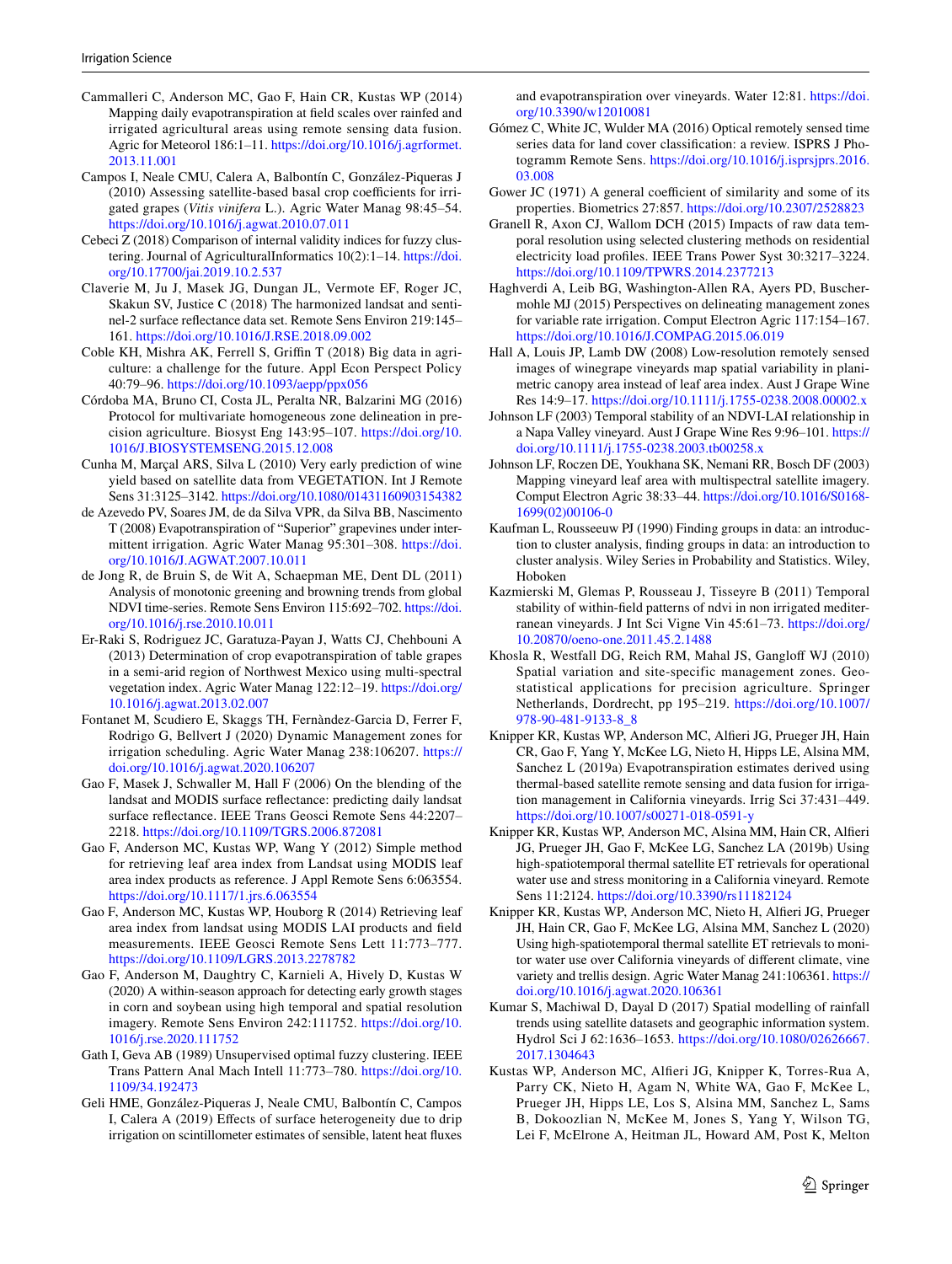F, Hain C (2018) The grape remote sensing atmospheric profle and evapotranspiration experiment. Bull Am Meteorol Soc 99:1791–1812. <https://doi.org/10.1175/BAMS-D-16-0244.1>

- <span id="page-13-25"></span>Laurinec P (2018) TSrepr R package: time series representations. J Open Source Softw.<https://doi.org/10.21105/joss.00577>
- <span id="page-13-33"></span>Li H (2019) Multivariate time series clustering based on common principal component analysis. Neurocomputing 349:239–247. <https://doi.org/10.1016/j.neucom.2019.03.060>
- <span id="page-13-32"></span>Liao WT (2005) Clustering of time series data—a survey. Pattern Recognit 38:1857–1874. [https://doi.org/10.1016/j.patcog.2005.](https://doi.org/10.1016/j.patcog.2005.01.025) [01.025](https://doi.org/10.1016/j.patcog.2005.01.025)
- <span id="page-13-29"></span>Lilliefors HW (1967) On the Kolmogorov-Smirnov test for normality with mean and variance unknown. J Am Stat Assoc 62:399. <https://doi.org/10.2307/2283970>
- <span id="page-13-20"></span>Liu H, Zhan Q, Yang C, Wang J (2018) Characterizing the spatiotemporal pattern of land surface temperature through time series clustering: based on the latent pattern and morphology. Remote Sens 10:654.<https://doi.org/10.3390/rs10040654>
- <span id="page-13-27"></span>Maechler M, Rousseeuw PJ, Struyf A, Hubert M, Hornik K (2019) Cluster: cluster analysis basics and extensions. R package version 2.1.0
- <span id="page-13-11"></span>Maes WH, Steppe K (2012) Estimating evapotranspiration and drought stress with ground-based thermal remote sensing in agriculture: a review. J Exp Bot 63:4671–4712. [https://doi.org/10.1093/jxb/](https://doi.org/10.1093/jxb/ers165) [ers165](https://doi.org/10.1093/jxb/ers165)
- <span id="page-13-16"></span>Martínez-Casasnovas JA, Ramos MC, Espinal-Utgés S (2010) Hillslope terracing efects on the spatial variability of plant development as assessed by NDVI in vineyards of the Priorat region (NE Spain). Environ Monit Assess 163:379–396. [https://doi.org/](https://doi.org/10.1007/s10661-009-0842-8) [10.1007/s10661-009-0842-8](https://doi.org/10.1007/s10661-009-0842-8)
- <span id="page-13-14"></span>Mathews A, Jensen J (2013) Visualizing and quantifying vineyard canopy LAI using an unmanned aerial vehicle (UAV) collected high density structure from motion point cloud. Remote Sens 5:2164–2183. <https://doi.org/10.3390/rs5052164>
- <span id="page-13-6"></span>McBratney A, Whelan B, Ancev T, Bouma J (2005) Future directions of precision agriculture. Precis Agric 6:7–23. [https://doi.org/10.](https://doi.org/10.1007/s11119-005-0681-8) [1007/s11119-005-0681-8](https://doi.org/10.1007/s11119-005-0681-8)
- <span id="page-13-18"></span>Militino AF, Moradi M, Ugarte MD (2020) On the performances of trend and change-point detection methods for remote sensing data. Remote Sens 12:1008.<https://doi.org/10.3390/rs12061008>
- <span id="page-13-13"></span>Monteith JL, Unsworth MH (2013) Principles of environmental physics plants, animals, and the atmosphere, 4th edn. Elsevier, Oxford
- <span id="page-13-24"></span>Moritz S, Bartz-Beielstein T (2017) imputeTS: time series missing value imputation in R. R J 9:207–218. [https://doi.org/10.32614/](https://doi.org/10.32614/RJ-2017-009) [RJ-2017-009](https://doi.org/10.32614/RJ-2017-009)
- <span id="page-13-22"></span>Murolo S, Mancini V, Romanazzi G (2014) Spatial and temporal stolbur population structure in a cv. Chardonnay vineyard according to *vmp1* gene characterization. Plant Pathol 63:700–707. [https://](https://doi.org/10.1111/ppa.12122) [doi.org/10.1111/ppa.12122](https://doi.org/10.1111/ppa.12122)
- <span id="page-13-3"></span>Nawar S, Corstanje R, Halcro G, Mulla D, Mouazen AM (2017) Delineation of soil management zones for variable-rate fertilization: a review. Advances in agronomy. Academic Press Inc, pp 175–245. <https://doi.org/10.1016/bs.agron.2017.01.003>
- <span id="page-13-15"></span>Netzer Y, Yao C, Shenker M, Bravdo B-A, Schwartz A (2009) Water use and the development of seasonal crop coefficients for superior seedless grapevines trained to an open-gable trellis system. Irrig Sci.<https://doi.org/10.1007/s00271-008-0124-1>
- <span id="page-13-23"></span>Norman JM, Anderson MC, Kustas WP, French AN, Mecikalski J, Torn R, Diak GR, Schmugge TJ, Tanner BCW (2003) Remote sensing of surface energy fuxes at 10 1-m pixel resolutions. Water Resour Res.<https://doi.org/10.1029/2002WR001775>
- <span id="page-13-30"></span>Noy K, Ohana-Levi N, Panov N, Silver M, Karnieli A (2021) A longterm spatiotemporal analysis of biocrusts across a diverse arid environment: the case of the Israeli-Egyptian sandfeld. Sci Total Environ 774:145154. [https://doi.org/10.1016/j.scitotenv.2021.](https://doi.org/10.1016/j.scitotenv.2021.145154) [145154](https://doi.org/10.1016/j.scitotenv.2021.145154)
- <span id="page-13-7"></span>O'Shaughnessy SA, Evett SR, Colaizzi PD (2015) Dynamic prescription maps for site-specifc variable rate irrigation of cotton. Agric Water Manag 159:123–138. [https://doi.org/10.1016/J.AGWAT.](https://doi.org/10.1016/J.AGWAT.2015.06.001) [2015.06.001](https://doi.org/10.1016/J.AGWAT.2015.06.001)
- <span id="page-13-2"></span>Ohana-Levi N, Bahat I, Peeters A, Shtein A, Netzer Y, Cohen Y, Ben-Gal A (2019a) A weighted multivariate spatial clustering model to determine irrigation management zones. Comput Electron Agric 162:719–731. <https://doi.org/10.1016/J.COMPAG.2019.05.012>
- <span id="page-13-17"></span>Ohana-Levi N, Paz-Kagan T, Panov N, Peeters A, Tsoar A, Karnieli A (2019b) Time series analysis of vegetation-cover response to environmental factors and residential development in a dryland region. Gisci Remote Sens. [https://doi.org/10.1080/15481603.](https://doi.org/10.1080/15481603.2018.1519093) [2018.1519093](https://doi.org/10.1080/15481603.2018.1519093)
- <span id="page-13-8"></span>Ohana-Levi N, Knipper KR, Kustas WP, Anderson MC, Netzer Y, Gao F, Alsina MM, Sanchez LA, Karnieli A (2020a) Using satellite thermal-based evapotranspiration time series for defning management zones and spatial association to local attributes in a vineyard. Remote Sens.<https://doi.org/10.3390/rs12152436>
- <span id="page-13-9"></span>Ohana-Levi N, Munitz S, Ben-Gal A, Netzer Y (2020b) Evaluation of within-season grapevine evapotranspiration patterns and drivers using generalized additive models. Agric Water Manag 228:105808.<https://doi.org/10.1016/j.agwat.2019.105808>
- <span id="page-13-10"></span>Ohana-Levi N, Munitz S, Ben-Gal A, Schwartz A, Peeters A, Netzer Y (2020c) Multiseasonal grapevine water consumption—drivers and forecasting. Agric for Meteorol 280:107796. [https://doi.org/](https://doi.org/10.1016/J.AGRFORMET.2019.107796) [10.1016/J.AGRFORMET.2019.107796](https://doi.org/10.1016/J.AGRFORMET.2019.107796)
- <span id="page-13-1"></span>Ohana-Levi N, Ben-Gal A, Peeters A, Termin D, Linker R, Baram S, Raveh E, Paz-Kagan T (2021) A comparison between spatial clustering models for determining N-fertilization management zones in orchards. Precis Agric. [https://doi.org/10.1007/](https://doi.org/10.1007/s11119-020-09731-5) [s11119-020-09731-5](https://doi.org/10.1007/s11119-020-09731-5)
- <span id="page-13-5"></span>Park YL, Krell RK, Carroll M (2007) Theory, technology, and practice of site-specifc insect pest management. J Asia Pac Entomol 10:89–101. [https://doi.org/10.1016/S1226-8615\(08\)60337-4](https://doi.org/10.1016/S1226-8615(08)60337-4)
- <span id="page-13-0"></span>Pathak HS, Brown P, Best T (2019) A systematic literature review of the factors afecting the precision agriculture adoption process. Precis Agric.<https://doi.org/10.1007/s11119-019-09653-x>
- <span id="page-13-4"></span>Peralta NR, Costa JL, Balzarini M, Castro Franco M, Córdoba M, Bullock D (2015) Delineation of management zones to improve nitrogen management of wheat. Comput Electron Agric 110:103–113. <https://doi.org/10.1016/J.COMPAG.2014.10.017>
- <span id="page-13-19"></span>Petitjean F, Inglada J, Gançarski P (2012) Satellite image time series analysis under time warping. IEEE Trans Geosci Remote Sens 50:3081–3095.<https://doi.org/10.1109/TGRS.2011.2179050>
- <span id="page-13-31"></span>R Core Team (2020) R: a language and environment for statistical computing. R Foundation for StatisticalComputing, Vienna, Austria. <https://www.R-project.org/>
- <span id="page-13-28"></span>Reynolds AP, Richards G, De La Iglesia B, Rayward-Smith VJ (2006) Clustering rules: a comparison of partitioning and hierarchical clustering algorithms. J Math Model Algorithms 5:475–504. <https://doi.org/10.1007/s10852-005-9022-1>
- <span id="page-13-21"></span>Romani LAS, Gonçalves RRV, Amaral BF, Chino DYT, Zullo J, Traina C, Sousa EPM, Traina AJM (2011) Clustering analysis applied to NDVI/NOAA multitemporal images to improve the monitoring process of sugarcane crops, in: 2011 6th International Workshop on the Analysis of Multi-Temporal Remote Sensing Images, Multi-Temp 2011—Proceedings. pp. 33–36. [https://doi.org/10.](https://doi.org/10.1109/Multi-Temp.2011.6005040) [1109/Multi-Temp.2011.6005040](https://doi.org/10.1109/Multi-Temp.2011.6005040)
- <span id="page-13-26"></span>Rousseeuw PJ (1987) Silhouettes: a graphical aid to the interpretation and validation of cluster analysis. J Comput Appl Math 20:53–65. [https://doi.org/10.1016/0377-0427\(87\)90125-7](https://doi.org/10.1016/0377-0427(87)90125-7)
- <span id="page-13-12"></span>Semmens KA, Anderson MC, Kustas WP, Gao F, Alferi JG, McKee L, Prueger JH, Hain CR, Cammalleri C, Yang Y, Xia T, Sanchez L, Mar Alsina M, Vélez M (2016) Monitoring daily evapotranspiration over two California vineyards using Landsat 8